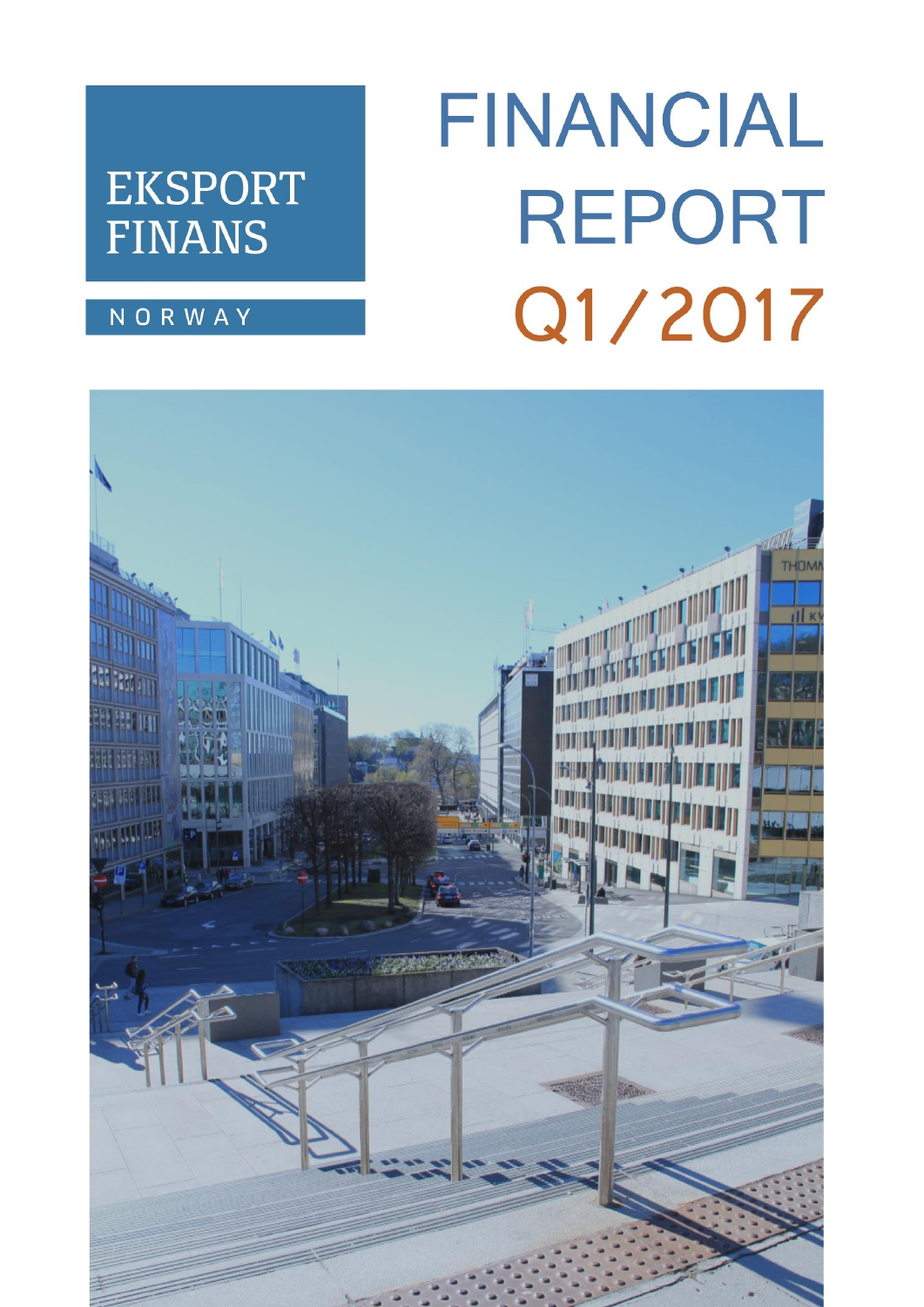| <b>Financial highlights</b>                        | 03 |
|----------------------------------------------------|----|
| <b>Report from the board of directors and CEO</b>  | 04 |
| <b>Results</b>                                     | 04 |
| <b>Balance sheet</b>                               | 05 |
| Lending                                            | 05 |
| <b>Securities</b>                                  | 05 |
| <b>Liquidity</b>                                   | 05 |
| Events after the balance sheet date                | 06 |
| <b>Condensed statement of comprehensive income</b> | 07 |
| <b>Condensed balance sheet</b>                     | 08 |
| <b>Condensed statement of changes in equity</b>    | 09 |
| <b>Condensed cash flow statement</b>               | 10 |
| Notes to the condensed financial statements        | 11 |

Cover photo: Per Anders Sletten

Some of the information herein constitutes "forward-looking statements" within the meaning of Section 27A of the U.S. Securities Act of 1933, as amended and Section 21E of the U.S. Securities Exchange Act of 1934, as amended. These forward-looking statements rely on a number of assumptions concerning future events. These forward-looking statements involve known and unknown risks, uncertainties and other factors, many of which are outside of Eksportfinans' control, which may cause actual results to differ materially from any future results expressed or implied from the forward-looking statements. As a result, any forward-looking statements included herein should not be regarded as a representation that the plans, objectives, results or other actions discussed will be achieved. Please see the Company's Annual Report on Form 20-F filed with the U.S. Securities and Exchange Commission for a discussion of certain factors that may cause actual results, performance or events to be materially different from those referred to herein. Eksportfinans disclaims any intention or obligation to update or revise any forward-looking statements, whether as a result of new information, future events or otherwise.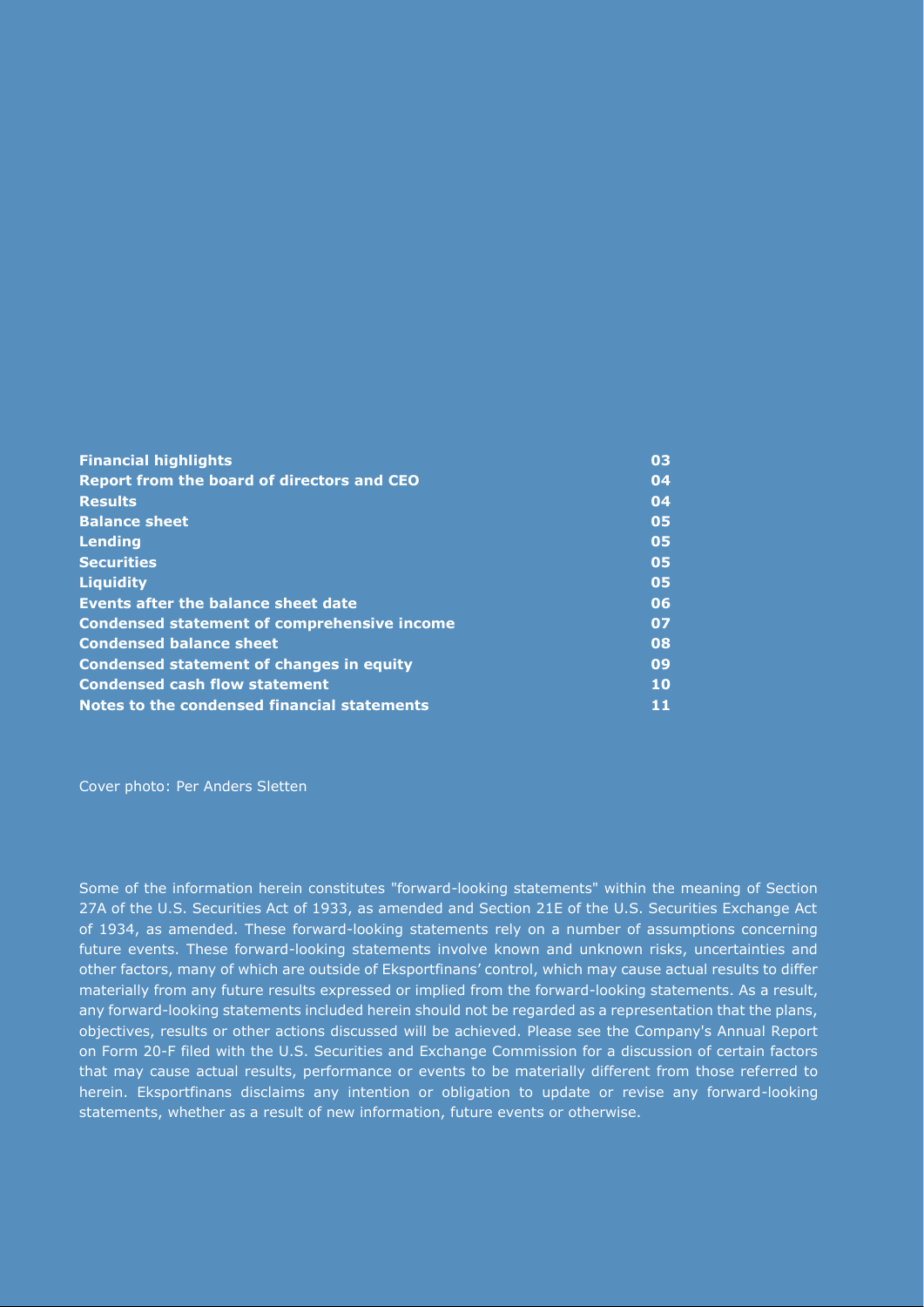## Financial highlights

The information for the first quarters ended March 31, 2017 and 2016 are unaudited.

|                                                     |           | First quarter |  |  |
|-----------------------------------------------------|-----------|---------------|--|--|
| (NOK million)                                       | 2017      | 2016          |  |  |
|                                                     |           |               |  |  |
| Net interest income                                 | 62        | 76            |  |  |
| Total comprehensive income 1)                       | (152)     | (18)          |  |  |
| Return on equity <sup>2)</sup>                      | $(8.7\%)$ | $(1.0\%)$     |  |  |
| Net return on average assets and liabilities 3)     | 0.06%     | 0.28%         |  |  |
| Net operating expenses / average assets $4$ )       | 0.41%     | 0.19%         |  |  |
|                                                     |           |               |  |  |
| Total assets                                        | 33,039    | 62,730        |  |  |
| Loans outstanding 5)                                | 15,872    | 26,166        |  |  |
| Public sector borrowers or quarantors <sup>6)</sup> | 43,8%     | 39.4%         |  |  |
| Core capital adequacy                               | 66,7%     | 39.9%         |  |  |
| Capital adequacy                                    | 66,7%     | 39.9%         |  |  |
|                                                     |           |               |  |  |
| Exchange rate NOK/USD 7)                            | 8.5757    | 8.2692        |  |  |

#### **Definitions**

- 1) Total comprehensive income for the period includes net losses on financial instruments at fair value which amount to NOK 231 million for the first quarter of 2017 compared to net losses of NOK 70 million for the first quarter of 2016.
- 2) Return on equity: Total comprehensive income for the period/average equity (average of opening and closing balance).
- 3) Net return on average assets and liabilities: The difference between net interest income/average interest generating assets and net interest expense/average interest bearing liabilities (average of daily calculations for the period).
- 4) Net operating expenses (salaries and other administrative expenses + depreciation + other expenses other income)/average assets (average of opening and closing balance).
- 5) Total loans outstanding: Consists of loans due from customers and part of loans due from credit institutions in the balance sheet. Accrued interest and unrealized gains/(losses) are not included. For more information see notes 4, 5 and 6 to the accompanying condensed financial statements.
- 6) The ratio of public sector loans (municipalities, counties and Norwegian and foreign central government, including the Norwegian Guarantee Institute for Export Credits (GIEK) as borrowers or guarantors) to total lending.
- 7) Exchange rate at balance sheet date.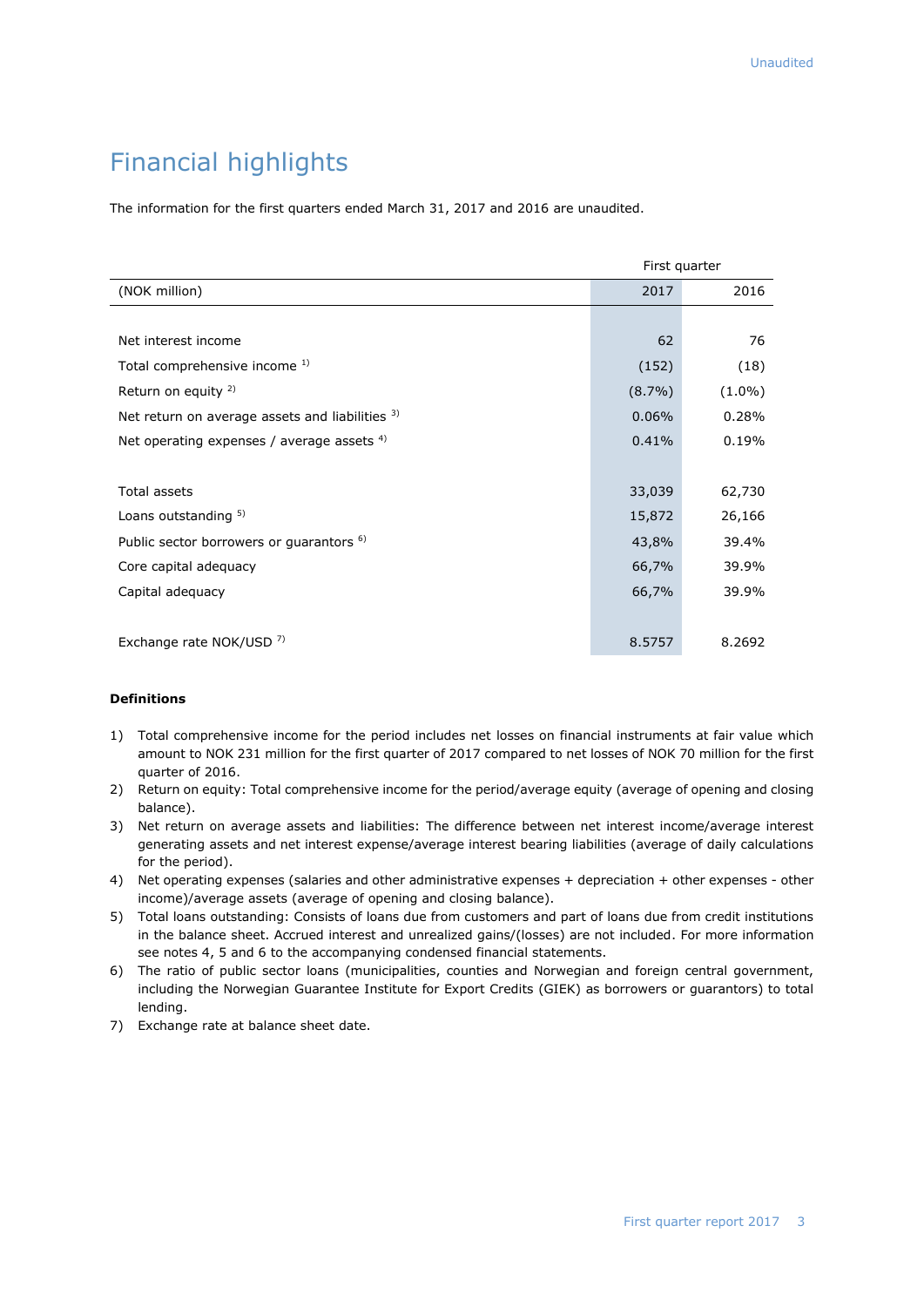## Report from the board of directors

## Results

#### **First quarter 2017**

Net interest income was NOK 62 million for the first quarter of 2017 compared to NOK 76 million for the same period in 2016. The decrease was mainly due to the reduction of interest generating assets.

Total comprehensive income was negative NOK 152 million for the first quarter of 2017, compared to negative NOK 18 million for the first quarter of 2016. The fluctuations in these figures are primarily due to unrealized losses and gains on Eksportfinans' own debt (as explained in the section "Net other operating income").

Table 1 below shows the calculation of the non-IFRS measure of profit, excluding unrealized gains and losses on financial instruments and realized losses hedged by the Portfolio Hedge Agreement ("PHA"), with the corresponding return on equity. This calculation may be of interest to investors because it allows assessment of the

performance of the underlying business operations without the volatility caused by fair value fluctuations, including specifically the reversal of previously recognized unrealized gains on Eksportfinans' own debt. This non-IFRS measure of profit amounted to NOK 16 million in the first quarter of 2017, compared to NOK 42 million in the same period of 2016. The decrease was mainly due to the lower net interest income.

#### **Net other operating income**

Net other operating income was negative NOK 231 million for the first quarter of 2017 compared to negative NOK 67 million for the first quarter of 2016. This was primarily due to fluctuations in the credit spreads of Eksportfinans' own debt. In the first quarter of 2017, unrealized losses on Eksportfinans' own debt amounted to NOK 240 million compared to unrealized gains of NOK 238 million for the same period in 2016 (see note 2 to the accompanying condensed financial statements). Net of derivatives, this resulted in an unrealized loss of NOK 250 million in the first quarter of 2017 (whereof around NOK 245 million was due to the before mentioned credit spread effects), compared to an unrealized loss of NOK 186 million for the same period of 2016 (see note 15 to the accompanying condensed financial statements).

|                                                                                                                                                                            |          | First quarter |
|----------------------------------------------------------------------------------------------------------------------------------------------------------------------------|----------|---------------|
| (NOK million)                                                                                                                                                              | 2017     | 2016          |
| Comprehensive income according to IFRS                                                                                                                                     | (152)    | (18)          |
| Net unrealized losses/(gains)<br>Unrealized gains/(losses) related to Glitnir <sup>1)</sup>                                                                                | 224<br>O | 9<br>71       |
| Tax effect of the items above                                                                                                                                              | (56)     | (20)          |
| profit for the period<br>excluding<br>Non-IFRS<br>unrealized<br>gains/(losses) on financial instruments and excluding realized<br>losses/(gains) hedged by the PHA         | 16       | 42            |
| Return on equity based on profit for the period excluding<br>unrealized gains/(losses) on financial instruments and excluding<br>realized losses/(gains) hedged by the PHA | 0.8%     | 2.2%          |

**Table 1: Non-IFRS profit for the period**

1) Reversal of previously recognized gains/losses (at exchange rates applicable at reporting date).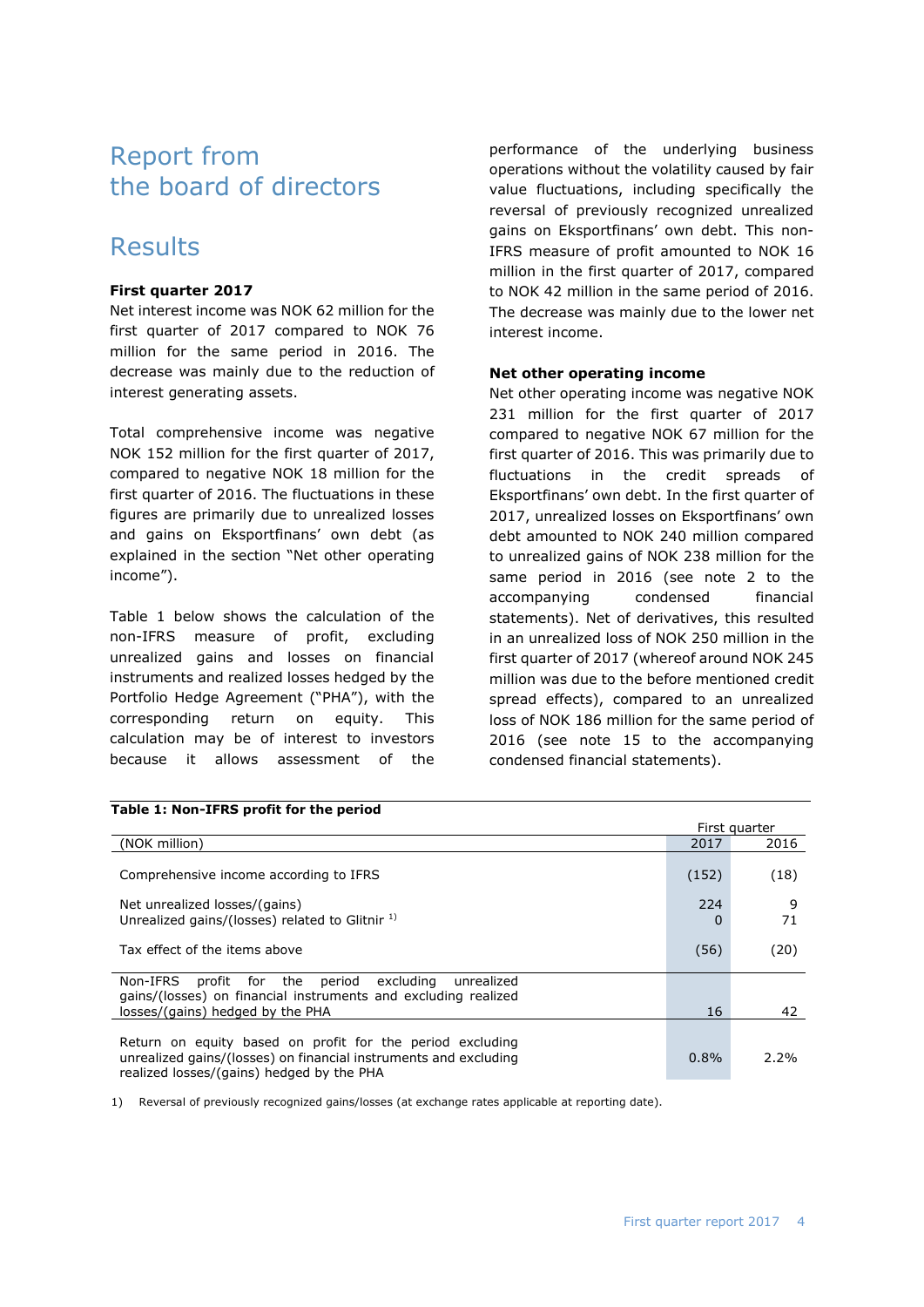The cumulative unrealized gain due to credit spread effects on Eksportfinans' own debt net of derivatives, was NOK 560 million as of March 31, 2017, compared to NOK 810 million as of December 31, 2016 and NOK 1,442 million as of March 31, 2016.

#### **Total operating expenses**

Total operating expenses amounted to NOK 34 million in the first quarter of 2017, equivalent to the first quarter of 2016.

## Balance sheet

Total assets amounted to NOK 33.0 billion at March 31, 2017, compared to NOK 33.2 billion at December 31, 2016 and NOK 62.7 billion at March 31, 2016. The reduction since March 2016 was due to scheduled repayments of debt.

Outstanding bond debt was NOK 22.9 billion at March 31, 2017, compared to NOK 22.6 billion at December 31, 2016 and NOK 48.4 billion at March 31, 2016. Eksportfinans successfully issued a NOK 2 billion senior unsecured bond on March 23, 2017. The issue settled on April 4, 2017 and will therefore appear in the balance sheet for the second quarter of 2017.

The core capital ratio was 66.7 percent at March 31, 2017, compared to 61.0 percent at December 31, 2016 and 39.9 percent at March 31, 2016.

#### Lending

The volume of total outstanding loans was NOK 15.9 billion at March 31, 2017, compared to NOK 18.3 billion at December 31, 2016 and NOK 25.2 billion at March 31, 2016. The decrease in volume of outstanding loans is a function of maturing loans in combination with no new lending.

The negative impact of low oil prices on the oil and oil services industries in Norway and worldwide does not affect the quality of Eksportfinans' loan book in any material way as the relevant loans are secured by guarantees from either GIEK (The Norwegian Guarantee Institute for Export Credits) and/or highly rated banks.

## **Securities**

The securities portfolio was NOK 10.9 billion at March 31, 2017, compared to NOK 8.8 billion at December 31, 2016 and NOK 25.6 billion at March 31, 2016.

The securities portfolio consists of two subportfolios. The first is subject to the PHA with Eksportfinans' shareholders which has been in place since February 29, 2008 (the "PHA portfolio"), and the second is maintained for the purpose of liquidity (the "liquidity reserve portfolio").

The fair value of the PHA portfolio was NOK 4.4 billion at March 31, 2017, equivalent to the value at December 31, 2016, and NOK 5.6 billion at March 31, 2016. For further information on the PHA see note 14 to the accompanying condensed financial statements.

The fair value of the liquidity reserve portfolio was NOK 6.6 billion at March 31, 2017, compared to NOK 4.4 billion at December 31, 2016 and NOK 20.1 billion at March 31, 2016.

## **Liquidity**

As at March 31, 2017, short term liquidity amounted to NOK 7.6 billion, consisting of the liquidity reserve portfolio of NOK 6.6 billion and cash equivalents of NOK 1.0 billion. Including the PHA portfolio of NOK 4.4 billion, total liquidity reserves amounted to NOK 12.0 billion at March 31, 2017.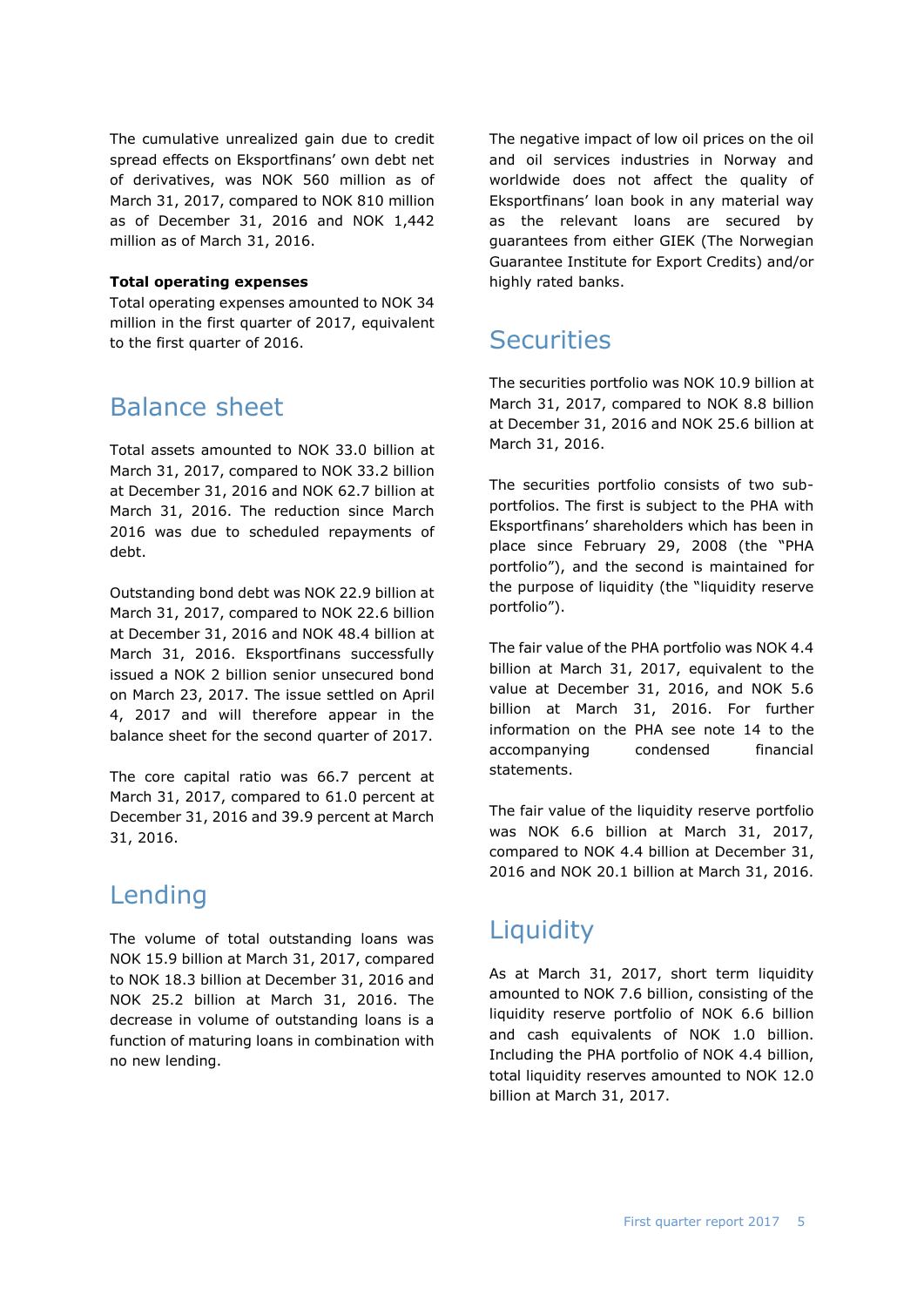#### **Table 2: Estimated cumulative liquidity**

|                                        |               | Estimated      |                |                         |
|----------------------------------------|---------------|----------------|----------------|-------------------------|
|                                        | Estimated     | loan           | Estimated      | Estimated               |
|                                        | debt maturing | receivables    | investments    | cumulative              |
| (NOK billion)                          | 2)            | maturing $3$ ) | maturing $4$ ) | liquidity <sup>5)</sup> |
|                                        |               |                |                |                         |
| Short-term liquidity at March 31, 2017 |               |                |                |                         |
| 1)                                     |               |                |                | 7.6                     |
| 2017                                   | 10.9          | 3.3            | 1.5            | 1.5                     |
| 2018                                   | 1.6           | 3.4            | 0.4            | 3.7                     |
| 2019                                   | 2.4           | 2.8            | 0.0            | 4.1                     |
| 2020                                   | 1.1           | 2.1            | 0.4            | 5.7                     |
| 2021                                   | 2.1           | 1.2            | 0.3            | 5.1                     |
| 2022                                   | 0.5           | 0.9            | 0.3            | 5.8                     |
| 2023                                   | 0.1           | 0.5            | 0.3            | 6.4                     |
| 2024                                   | 0.1           | 0.4            | 0.3            | 7.0                     |
| Thereafter                             | 4.0           | 1.1            | 0.8            | 4.8                     |
| Total                                  | 22.9          | 15.7           | 4.5            |                         |

1) Short-term liquidity is comprised of the sum of the liquidity reserve portfolio (at fair value) and deposits.

2) Principal amount of own debt securities. The column includes single- and multi-callable issues. Includes principal cash flows of derivatives economically hedging structured bond debt. For the structured bond debt with call and trigger options, the expected maturity is estimated using a sophisticated valuation system. The actual maturities might differ from these estimations.

3) Represents principal amount of loan receivables.

4) Represents principal amount of investments in the PHA portfolio.

5) Represents estimated cumulative liquidity at year-end (calculated as the amount at prior period end minus estimated long-term debt maturing during period plus estimated loans receivable and long-term investments maturing during the period) except for the first row which states the actual liquidity at March 31, 2017.

The company manages liquidity risk both through matching maturities for assets and liabilities and through stress-testing for the short and medium term. A maturity analysis of financial liabilities based on expected maturities is included in note 16 of the accompanying condensed financial statements.

Table 2 above shows cumulative liquidity, as measured by short-term liquidity as of March 31, 2017, plus maturing loans and investments and minus maturing bond debt, based on estimated maturities.

During the first quarter of 2017, the liquidity position has been impacted due to foreign exchange rate fluctuations and movements in key market risk factors, primarily on the debt portfolio. Liquidity reserves combined with the company's liquidity contingency plans are expected to meet liquidity needs going forward. Contingency plans comprise repo of securities, commercial paper, the company's USD 250 million credit facility with its three largest owner banks (see note 14 to the accompanying condensed financial statements) and sale of assets.

## Events after the balance sheet date

There are no events after the balance sheet date materially affecting the financial statements.

> Oslo, May 4, 2017 EKSPORTFINANS ASA The board of directors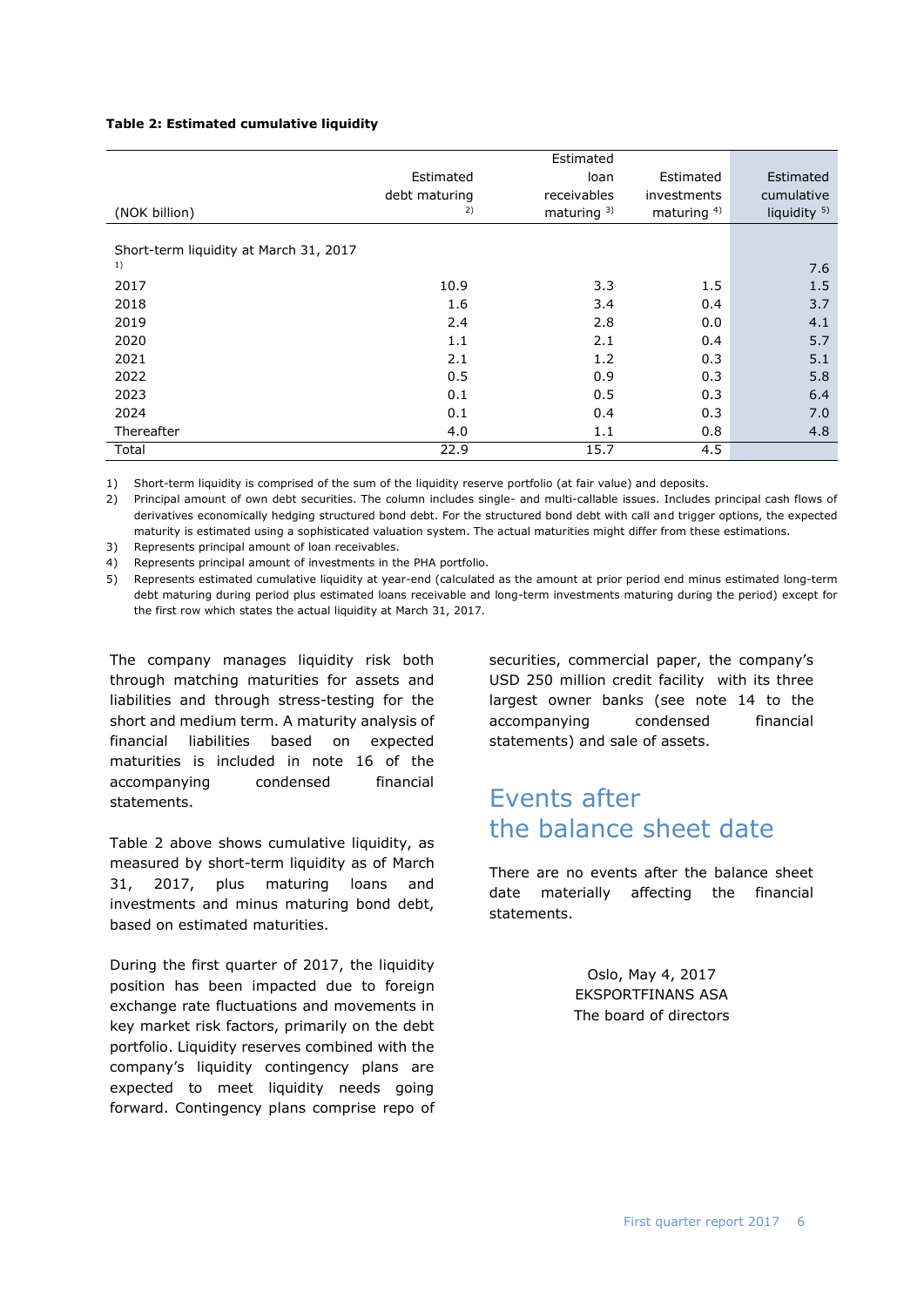## Condensed statement of profit or loss and other comprehensive income

The information for the three months ended March 31, 2017 and 2016 is unaudited.

|                                             | First quarter |      |      |
|---------------------------------------------|---------------|------|------|
| (NOK million)                               | 2017          | 2016 | Note |
|                                             |               |      |      |
| Interest and related income                 | 250           | 386  |      |
| Interest and related expenses               | 188           | 310  |      |
| <b>Net interest income</b>                  | 62            | 76   |      |
|                                             |               |      |      |
| Net commissions related to banking services | $\Omega$      | 0    |      |
| Net gains/(losses) on                       |               |      |      |
| financial instruments at fair value         | (231)         | (70) | 2,15 |
| Other income                                | 0             | 3    |      |
| Net other operating income/(loss)           | (231)         | (67) |      |
|                                             |               |      |      |
| <b>Total operating income</b>               | (169)         | (9)  |      |
|                                             |               |      |      |
| Salaries and other administrative expenses  | 28            | 28   |      |
| Depreciations                               |               | 4    |      |
| Other expenses                              | 5             | 2    |      |
| <b>Total operating expenses</b>             | 34            | 34   |      |
|                                             |               |      |      |
| <b>Pre-tax operating loss</b>               | (203)         | (25) |      |
|                                             |               |      |      |
| Taxes                                       | (51)          | (7)  |      |
| Profit/loss for the period                  | (152)         | (18) |      |
|                                             |               |      |      |
| Other comprehensive income 1                | 0             | o    |      |
| <b>Total comprehensive income</b>           | (152)         | (18) |      |
|                                             |               |      |      |

1) Items that will not be reclassified to profit or loss. The income/(loss) arises from actuarial calculations on pension.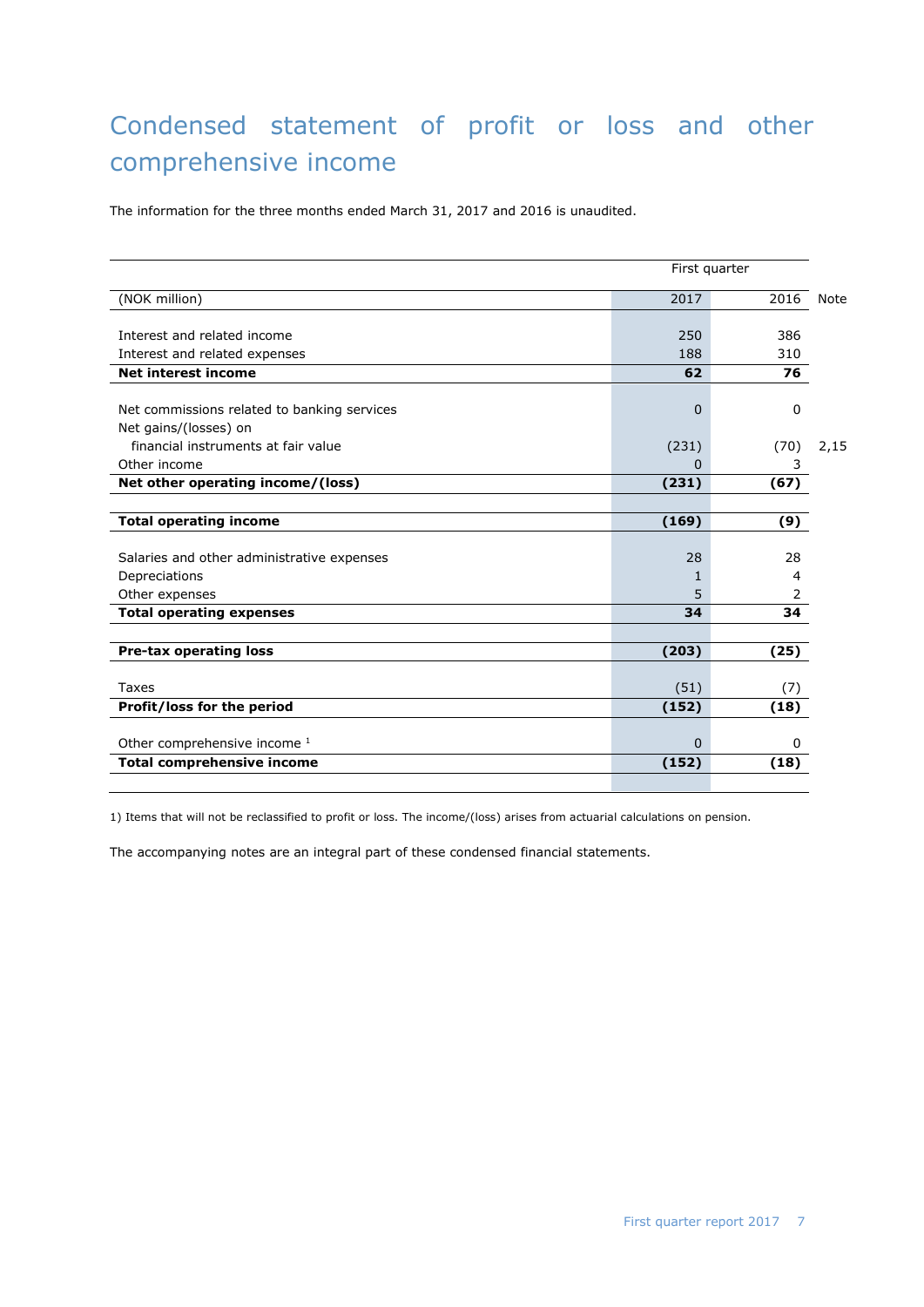## Condensed balance sheet

| (NOK million)                               | Mar 31, 2017 | Dec 31, 2016 | Mar 31,2016 | <b>Note</b> |
|---------------------------------------------|--------------|--------------|-------------|-------------|
|                                             |              |              |             |             |
| Loans due from credit institutions 1)       | 2,210        | 2,251        | 6,418       | 4,6,7       |
| Loans due from customers <sup>2)</sup>      | 14,839       | 17,270       | 21,793      | 5,6,7       |
| Securities                                  | 10,934       | 8,823        | 25,645      | 8           |
| Financial derivatives                       | 1,788        | 1,804        | 3,357       |             |
| Deferred tax asset                          | 289          | 233          | 1           |             |
| Intangible assets                           | 1            | 1            | 2           |             |
| Property, equipment and investment property | 3            | 3            | 204         | 9           |
| Other assets                                | 2,975        | 2,876        | 5,310       | 10          |
| <b>Total assets</b>                         | 33,039       | 33,171       | 62,730      |             |
|                                             |              |              |             |             |
| Bond debt $3$ )                             | 22,858       | 22,620       | 48,431      | 11          |
| Financial derivatives                       | 2,104        | 2,400        | 4,740       |             |
| Taxes payable                               | 5            | 17           | 38          |             |
| Deferred tax liabilities                    | 0            | $\Omega$     | 0           |             |
| Other liabilities                           | 1,031        | 935          | 2,005       | 12          |
| Provisions                                  | 128          | 134          | 125         |             |
| <b>Total liabilities</b>                    | 26,126       | 26,106       | 55,339      |             |
|                                             |              |              |             |             |
| Share capital                               | 2,771        | 2,771        | 2,771       |             |
| Reserve for unrealized gains                | 81           | 81           | 566         |             |
| Other equity                                | 4,061        | 4,213        | 4,054       |             |
| Total shareholders' equity                  | 6,913        | 7,065        | 7,391       |             |
|                                             |              |              |             |             |
| Total liabilities and shareholders' equity  | 33,039       | 33,171       | 62,730      |             |
|                                             |              |              |             |             |

- 1) Of NOK 2,210 million at March 31, 2017, NOK 2,171 million is measured at fair value through profit or loss and NOK 39 million is measured at amortized cost. Of NOK 2,251 million at December 31, 2016, NOK 2,208 million is measured at fair value through profit or loss and NOK 43 million is measured at amortized cost. Of NOK 6,418 million at March 31, 2016, NOK 5,877 million is measured at fair value through profit or loss and NOK 541 million is measured at amortized cost.
- 2) Of NOK 14,839 million at March 31, 2017, NOK 5,874 million is measured at fair value through profit or loss and NOK 8,965 million is measured at amortized cost. Of NOK 17,270 million at December 31, 2016, NOK 6,484 million is measured at fair value through profit or loss and NOK 10,786 million is measured at amortized cost. Of NOK 21,793 million at March 31, 2016, NOK 8,683 million is measured at fair value through profit or loss and NOK 13,110 million is measured at amortized cost.
- 3) Of NOK 22,858 million at March 31, 2017, NOK 13,332 million is measured at fair value through profit or loss and NOK 9,526 million is measured at amortized cost. Of NOK 22,620 million at December 31, 2016, NOK 11,286 million is measured at fair value through profit or loss and NOK 11,334 million is measured at amortized cost. Of NOK 48,431 million at March 31, 2016, NOK 34,408 million is measured at fair value through profit or loss and NOK 14,023 million is measured at amortized cost.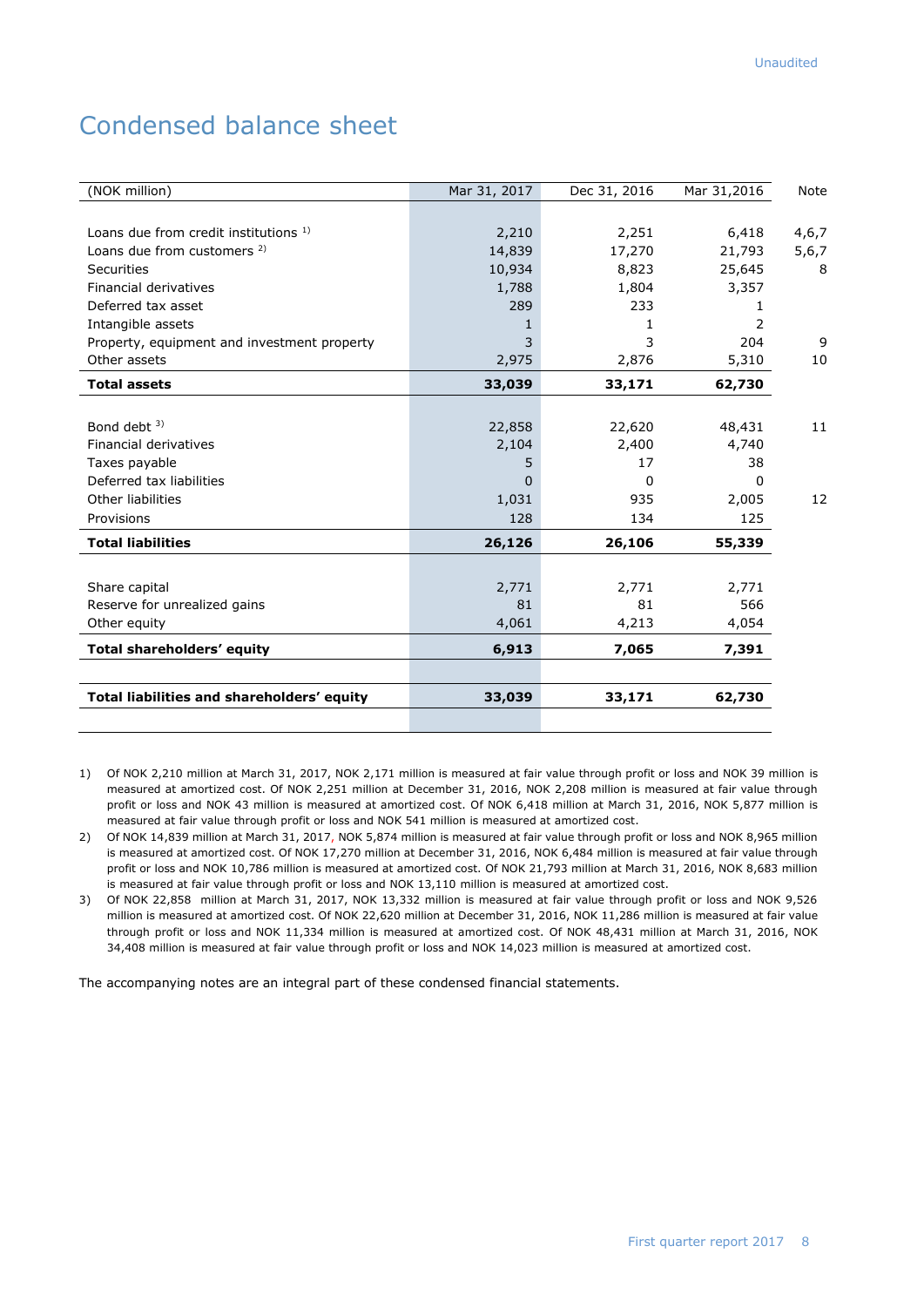## Condensed statement of changes in equity

| (NOK million)                      | Share<br>capital <sup>1</sup> | Reserve<br>unrealized<br>gains | Other equity | Comprehensive<br>Income $2$ ) | Total<br>equity |
|------------------------------------|-------------------------------|--------------------------------|--------------|-------------------------------|-----------------|
| Equity at January 1, 2016          | 2,771                         | 566                            | 4,072        | 0                             | 7,409           |
| Actuarial gains/(losses) and other |                               |                                |              |                               |                 |
| comprehensive income               | 0                             | 0                              | 0            |                               | $\Omega$        |
| Profit/(loss) for the period       | 0                             | 0                              | 0            | (18)                          | (18)            |
| Equity at March 31, 2016           | 2,771                         | 566                            | 4,072        | (18)                          | 7,391           |
|                                    |                               |                                |              |                               |                 |
| Equity at January 1, 2017          | 2,771                         | 81                             | 4,213        | 0                             | 7,065           |
| Actuarial gains/(losses) and other |                               |                                |              |                               |                 |
| comprehensive income               | 0                             | 0                              | 0            | $\Omega$                      | $\Omega$        |
| Profit/(loss) for the period       | 0                             | 0                              | 0            | (152)                         | (152)           |
| Equity at March 31, 2017           | 2,771                         | 81                             | 4,213        | (152)                         | 6,913           |

1) Restricted equity that cannot be paid out to the owners without a shareholder resolution to reduce the share capital in accordance with the Public Limited Companies Act under Norwegian Law.

2) The allocation of income for the period between the reserve for unrealized gains and other equity show that if the allocation was performed at this date, it would have emptied the reserve for unrealized gains and reduced other equity by NOK 71 million. The closing balances would have been NOK 0 million for the reserve for unrealized gains, and NOK 4,142 million for other equity.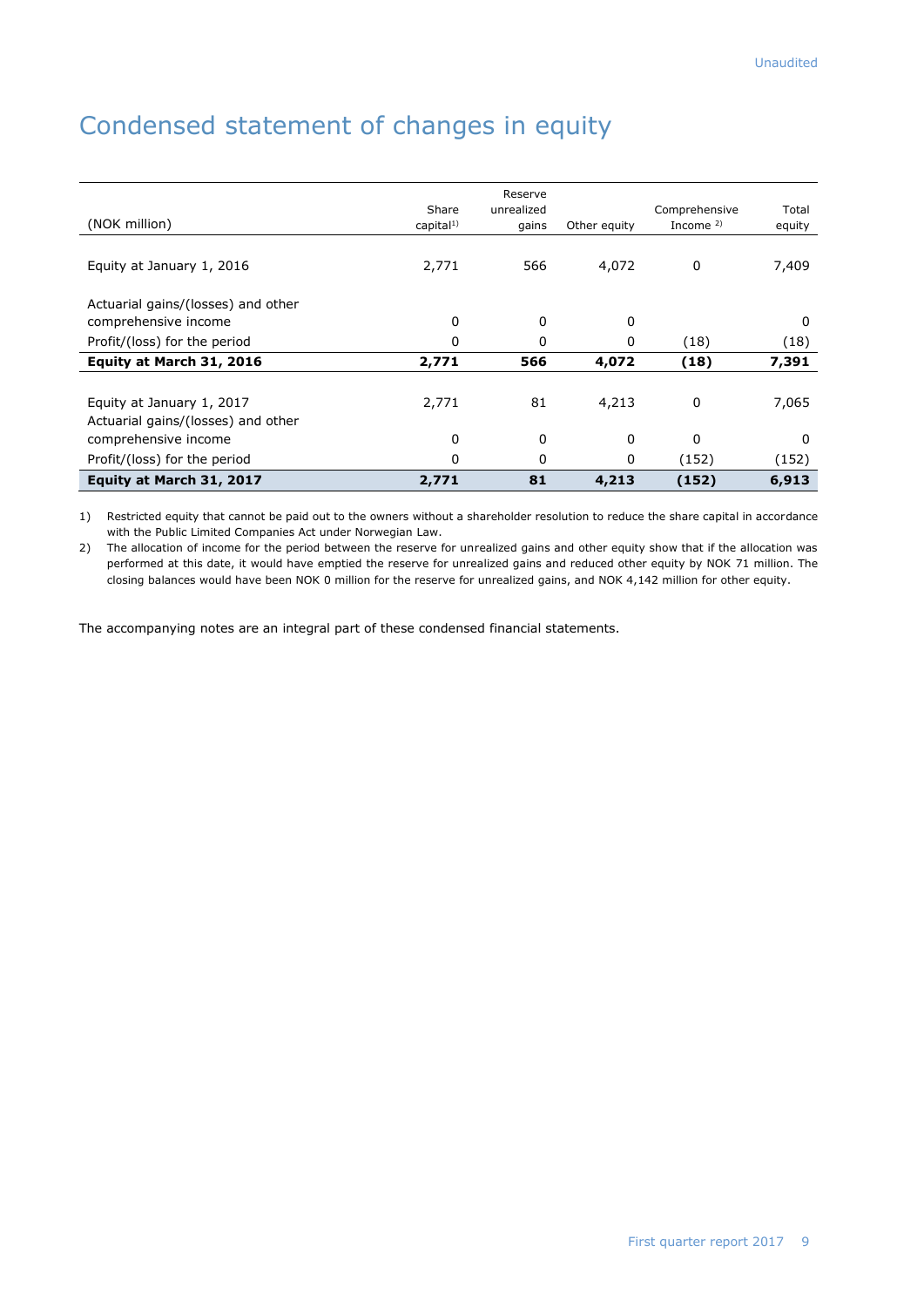## Condensed cash flow statement

|                                                                     | First quarter |              |
|---------------------------------------------------------------------|---------------|--------------|
| (NOK million)                                                       | 2017          | 2016         |
| Pre-tax operating profit/(loss)                                     | (203)         | (26)         |
| Provided by operating activities:                                   |               |              |
| Accrual of contribution from the Norwegian government               | (19)          | (18)         |
| Unrealized losses/(gains) on financial instruments at fair value    | 224           | 9            |
| Depreciation                                                        | 1.            | 4            |
| Principal collected on loans                                        | 2,399         | 2,493        |
| Purchase of financial investments (trading)                         | (4, 172)      | (1,979)      |
| Proceeds from sale or redemption of financial investments (trading) | 2,132         | 189          |
| Contribution paid by the Norwegian government                       | 0             | 0            |
| Taxes paid                                                          | (8)           | (37)         |
| Changes in:                                                         |               |              |
| Accrued interest receivable                                         | (59)          | (292)        |
| Other receivables                                                   | (156)         | (517)        |
| Accrued expenses and other liabilities                              | 103           | 370          |
| Net cash flow from operating activities                             | 242           | 196          |
|                                                                     |               |              |
| Proceeds from sale or redemption of financial investments           | $\mathbf{1}$  | $\mathbf{1}$ |
| Net cash flow from financial derivatives                            | 58            | 471          |
| Net cash flow from investing activities                             | 59            | 472          |
| Principal payments on bond debt                                     | (319)         | (520)        |
| Net cash flow from financing activities                             | (319)         | (520)        |
|                                                                     |               |              |
| Net change in cash and cash equivalents <sup>1)</sup>               | (18)          | 148          |
| Cash and cash equivalents at beginning of period                    | 1,010         | 2,827        |
| Effect of exchange rates on cash and cash equivalents               | 0             | (133)        |
| Cash and cash equivalents $1$ ) at end of period                    | 992           | 2,842        |
|                                                                     |               |              |

1) Cash equivalents are defined as bank deposits with original maturity less than three months. See note 4.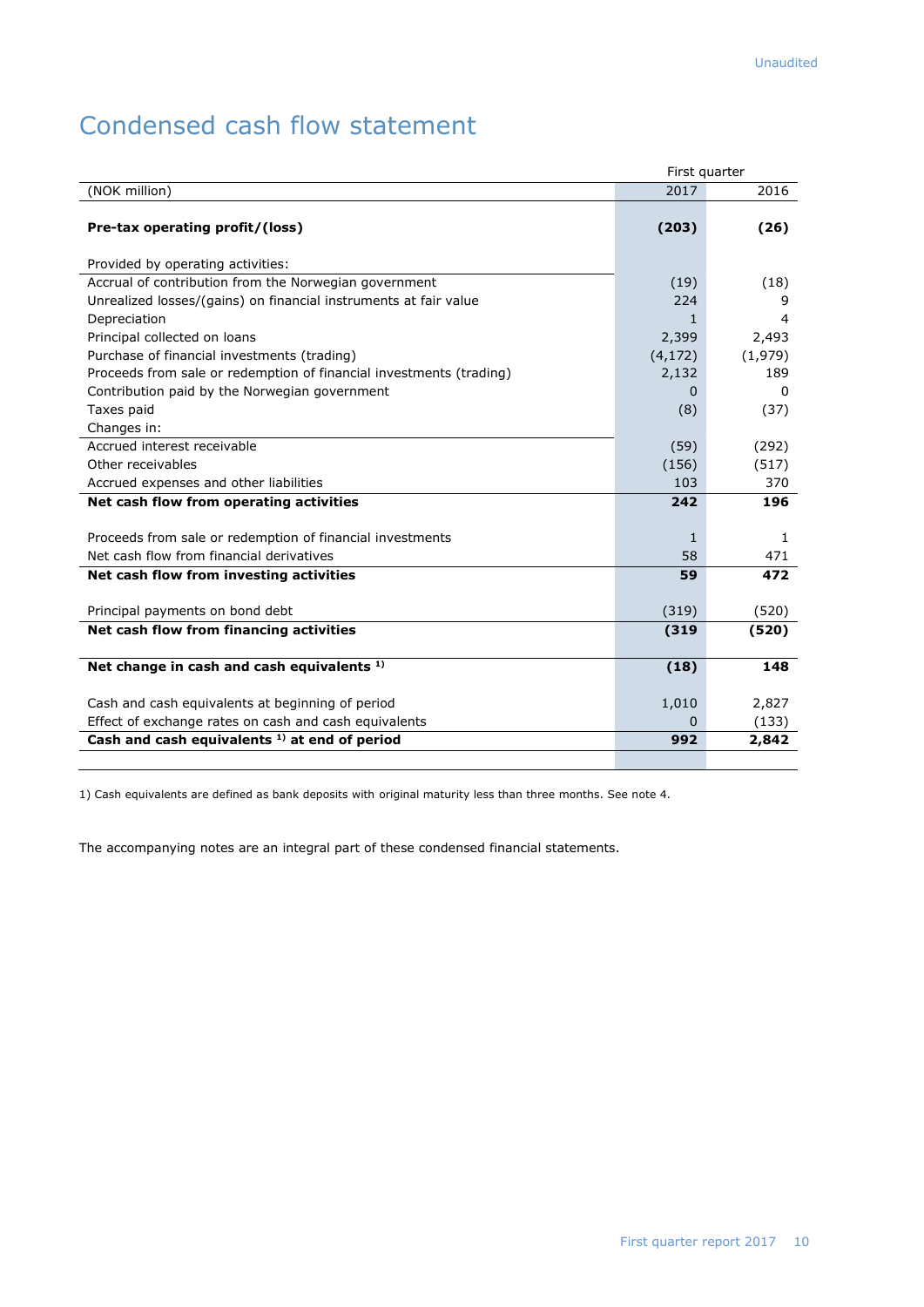## Notes to the accounts

#### 1. Accounting policies

Eksportfinans' first quarter condensed interim financial statements have been presented in accordance with International Financial Reporting Standards (**IFRS**), in line with IFRS as adopted by the European Union (**EU**). The condensed interim financial statements have been prepared in accordance with IAS 34, Interim Financial Reporting.

The accounting policies and methods of computation applied in the preparation of these condensed interim financial statements (including information as of and for the year ended December 31, 2016) are the same as those applied in Eksportfinans' annual financial statements of 2016. Those financial statements were approved for issue by the Board of Directors on February 16, 2017 and included in the company's Annual Report on Form 20-F for the year-end December 31, 2016. These policies have been consistently applied to all the periods presented. These financial statements should be read in conjunction with the annual report on Form 20-F for the year ended December 31, 2016. Judgments made in the preparations of these financial statements are the same as those made in the year-end financial statements. The interim financial statements do not include risk disclosures and which should be read in conjunction with the annual financial statements.

IFRS 9 "Financial Instruments" IASB has completed the new standard for financial instruments, IFRS 9 "Financial instruments". IFRS 9 covers recognition and derecognition, classification and measurement, impairment and hedging and replaces the current requirements covering these areas in IAS 39. The standard is endorsed by the EU and the standard is effective as from annual periods beginning on or after January 1, 2018. Earlier application is permitted. There is no change to the intention not to early adopt the standard as communicated in the annual financial statements for 2016. The detailed assessment of the classification and measurement of financial assets will be performed during Q2 and Q3 2017, however based on the current assessment, no material changes are expected for financial assets. There will be an impact on the company's accounting for financial liabilities, as the new requirements affect the accounting for financial liabilities that are designated at fair value through profit or loss and the company has bond debt for which the fair value option is applied. Under IAS 39, the changes in fair value have been recognized in profit and loss. Under IFRS 9, the company expects to continue to use the fair value option, and consequently, the changes in fair value as a result of changes in credit spread will be recognized in OCI. As previously communicated, the company does not plan to apply the hedge accounting rules in IFRS 9. The new impairment model requires the recognition of impairment provisions based on expected credit losses (ECL) rather than only incurred credit losses as is the case under IAS 39. As a result of the guarantees covering the majority of the loans, the company does not expect that changing to a ECL model will result in any material changes to the impairment provisions.

The information for the three month periods ended March 31, 2017 and 2016 is unaudited. The information as of and for the year ended December 31, 2016 is derived from the company's audited consolidated financial statements as of and for the year ended December 31, 2016.

#### 2. Net gains/(losses) on financial instruments at fair value

|                                            | First quarter |       |
|--------------------------------------------|---------------|-------|
| (NOK million)                              | 2017          | 2016  |
|                                            |               |       |
| Securities held for trading                | $\Omega$      | 3     |
| Financial derivatives                      | (5)           | (12)  |
| Other financial instruments at fair value  | (2)           | (52)  |
| Net realized gains/(losses)                | (7)           | (61)  |
|                                            |               |       |
| Loans and receivables                      | 9             | 78    |
| Securities $1$ )                           | 42            | 38    |
| Financial derivatives <sup>2)</sup>        | (35)          | (362) |
| Bond debt $3)$ 4)                          | (240)         | 238   |
| Other                                      | 0             | (1)   |
| Net unrealized gains/(losses)              | (224)         | (9)   |
|                                            |               |       |
| Net realized and unrealized gains/(losses) | (231)         | (70)  |

#### **Net realized and unrealized gains/(losses) on financial instruments at fair value**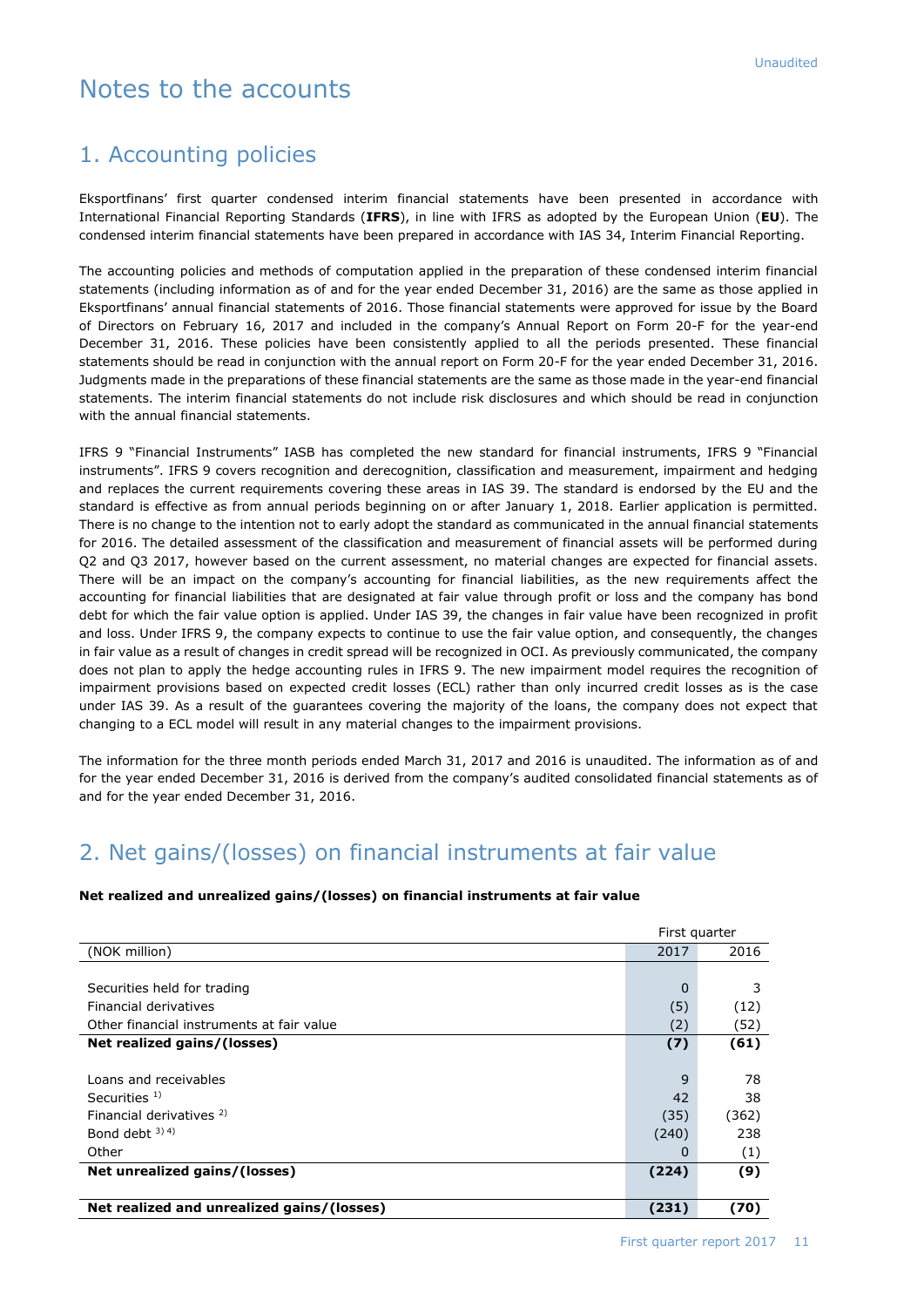#### 1) Net unrealized gains/(losses) on securities

|                                                               |      | First guarter |
|---------------------------------------------------------------|------|---------------|
| (NOK million)                                                 | 2017 | 2016          |
|                                                               |      |               |
| Securities held for trading                                   | 30   |               |
| Securities designated as at fair value at initial recognition | 12   |               |
| Total                                                         | 42   | 38            |

2) The Portfolio Hedge Agreement entered into in March 2008, is included with a loss of NOK 40 million as of March 31, 2017 and a gain of NOK 65 million as of March 31, 2016.

3) In the first quarter of 2017, Eksportfinans had an unrealized loss of NOK 240 million (gain of NOK 238 million in the corresponding period of 2016) on its own debt.

4) In the first quarter of 2017, Eksportfinans had an unrealized loss of NOK 240 million of financial liabilities classified as level 3 in the fair value hierarchy (gain of NOK 238 million in the corresponding period of 2016).

See note 15 for a presentation of the above table including effects from economic hedging.

## 3. Capital adequacy

Capital adequacy is calculated in accordance with the CRD IV regulations in force from the Financial Supervisory Authority of Norway. These regulations were implemented as of September 30, 2014. The company has adopted the standardized approach to capital requirements.

Eksportfinans' leverage ratio<sup>1)</sup> was 19.4 % at March 31, 2017, compared to 9.6% at March 31, 2016.

#### **Risk-weighted assets and off-balance sheet items**

| (NOK million)             | Mar 31, 2017 |             | Dec 31, 2016 |          | Mar 31, 2016 |          |
|---------------------------|--------------|-------------|--------------|----------|--------------|----------|
|                           |              |             |              |          |              |          |
|                           |              | Risk-       |              | Risk-    |              | Risk-    |
|                           | <b>Book</b>  | weighte     | Book         | Weighted | <b>Book</b>  | weighted |
|                           | value        | d value     | value        | value    | value        | value    |
|                           |              |             |              |          |              |          |
|                           |              |             |              |          |              |          |
| Total assets              | 33,039       | 9,075       | 33,171       | 9,922    | 62,730       | 13,700   |
| Off-balance sheet items   |              | 0           |              | 51       |              | 49       |
| Operational risk          |              | 588         |              | 588      |              | 1,079    |
| Total currency risk       |              | $\mathbf 0$ |              | 0        |              | 683      |
| Total risk-weighted value |              | 9,663       |              | 10,561   |              | 15,512   |

#### **The company's regulatory capital**

| (NOK million and<br>in percent of risk-weighted<br>value) | Mar 31, 2017 |       |       | Dec 31, 2016 | Mar 31, 2016 |       |
|-----------------------------------------------------------|--------------|-------|-------|--------------|--------------|-------|
| Core capital $2$ )                                        | 6,445        | 66.7% | 6,445 | 61.0%        | 6,185        | 39,9% |
| Total regulatory capital                                  | 6,445        | 66.7% | 6,445 | 61.0%        | 6,185        | 39,9% |

1) Indicates the ratio of the core capital divided by the book value of assets.

2) Includes share capital, other equity, and other deductions and additions in accordance with the Norwegian capital adequacy regulations.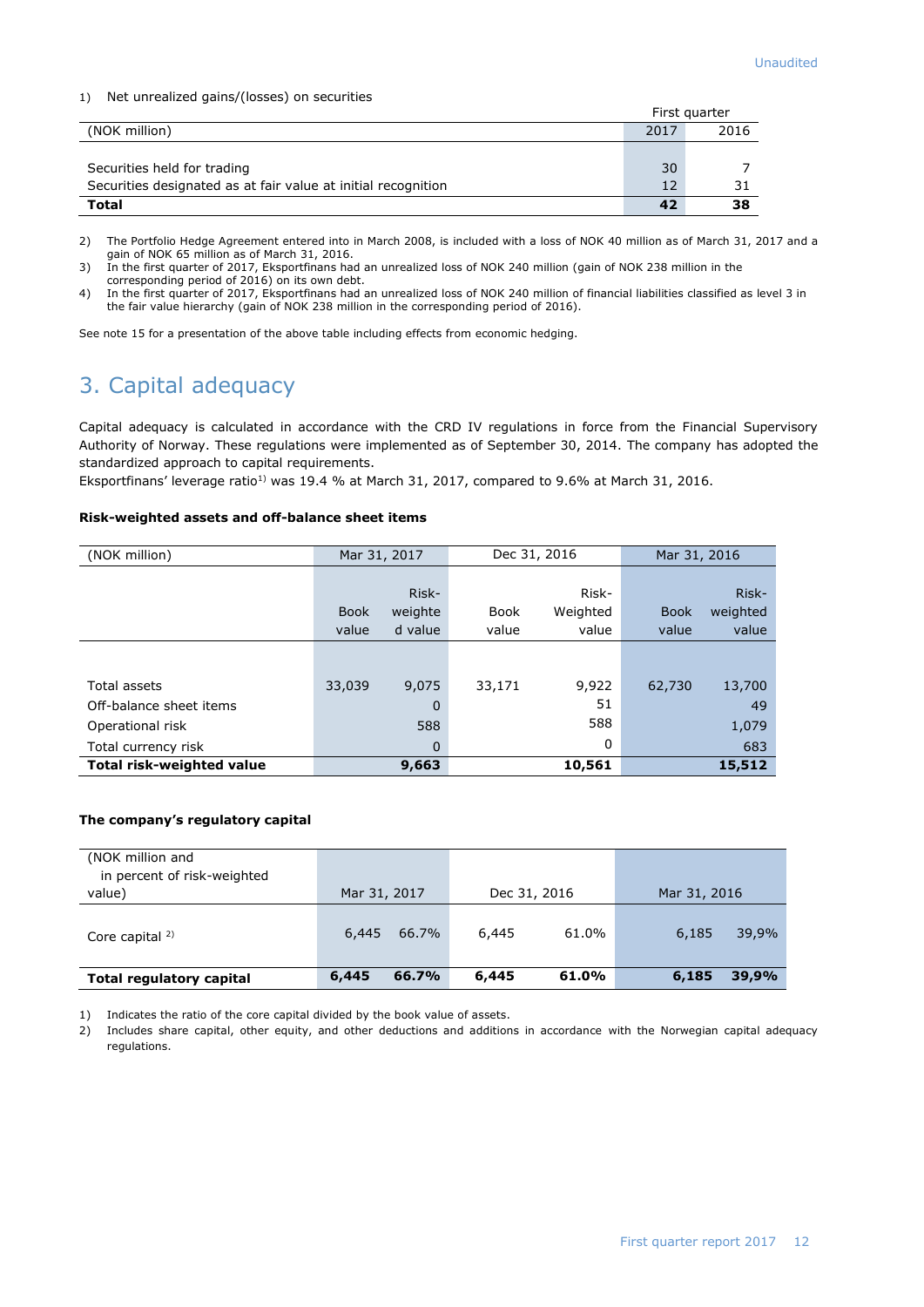## 4. Loans due from credit institutions

| (NOK million)                                         | Mar 31, 2017 | Dec 31, 2016 | Mar 31, 2016 |
|-------------------------------------------------------|--------------|--------------|--------------|
|                                                       |              |              |              |
| Cash equivalents $1$ )                                | 992          | 1,010        | 2,842        |
| Other bank deposits and claims on banks <sup>2)</sup> | 2            | 0            | (42)         |
| Loans to other credit institutions,                   |              |              |              |
| nominal amount (also included in note 6) $^{3}$       | 1,251        | 1,281        | 3,689        |
| Accrued interest on loans and unamortized             |              |              |              |
| premium/discount on purchased loans                   | (20)         | (13)         | (17)         |
| Adjustment to fair value on loans                     | (15)         | (27)         | (54)         |
| <b>Total</b>                                          | 2,210        | 2,251        | 6,418        |

1) Cash equivalents are defined as bank deposits with maturity of less than three months.

2) The company has entered into agreements to acquire loans from shareholders and other banks active in the Norwegian market for export financing. The company has placed an initial deposit with the selling bank, which is used as consideration for these purchases. The amounts in the table represent remaining deposit or overdraft related to these agreements.

3) The company has acquired certain loan agreements from banks for which the selling bank provides a repayment guarantee, therefore retaining the credit risk of the loans. Under IFRS these loans are classified as loans to credit institutions. Of the loans to credit institutions these loans amounted to NOK 183 million at March 31, 2017 and NOK 2,119 million at March 31, 2016.

#### 5. Loans due from customers

| (NOK million)                             | Mar 31, 2017 | Dec 31, 2016 | Mar 31, 2016 |
|-------------------------------------------|--------------|--------------|--------------|
|                                           |              |              |              |
| Loans due from customers,                 |              |              |              |
| nominal amount (also included in note 6)  | 14,621       | 17,008       | 21,477       |
| Accrued interest on loans and unamortized |              |              |              |
| premium/discount on purchased loans       | 198          | 239          | 284          |
| Adjustment to fair value on loans         | 20           | 23           | 32           |
| <b>Total</b>                              | 14,839       | 17,270       | 21,793       |

#### 6. Total loans due from credit institutions and customers

Nominal amounts related to loans due from credit institutions (note 4) and customers (note 5), respectively.

| (NOK million)                                        | Mar 31, 2017 | Dec 31, 2016 | Mar 31, 2016 |
|------------------------------------------------------|--------------|--------------|--------------|
|                                                      |              |              |              |
| Loans due from credit institutions                   | 1,251        | 1,281        | 3,689        |
| Loans due from customers                             | 14,621       | 17,008       | 21,477       |
| <b>Total nominal amount</b>                          | 15,872       | 18,289       | 25,166       |
|                                                      |              |              |              |
| Commercial loans                                     | 7,059        | 7,688        | 12,264       |
| Government-supported loans                           | 8,813        | 10,601       | 12,902       |
| <b>Total nominal amount</b>                          | 15,872       | 18,289       | 25,166       |
|                                                      |              |              |              |
| Capital goods                                        | 4,955        | 6,033        | 7,054        |
| Ships                                                | 8,059        | 9,114        | 11,770       |
| Export-related and international activities 1)       | 1,495        | 1,581        | 4,566        |
| Direct loans to Norwegian local government sector    | 651          | 849          | 1,060        |
| Municipal-related loans to other credit institutions | 700          | 700          | 700          |
| Loans to employees                                   | 12           | 12           | 16           |
| <b>Total nominal amount</b>                          | 15,872       | 18,289       | 25,166       |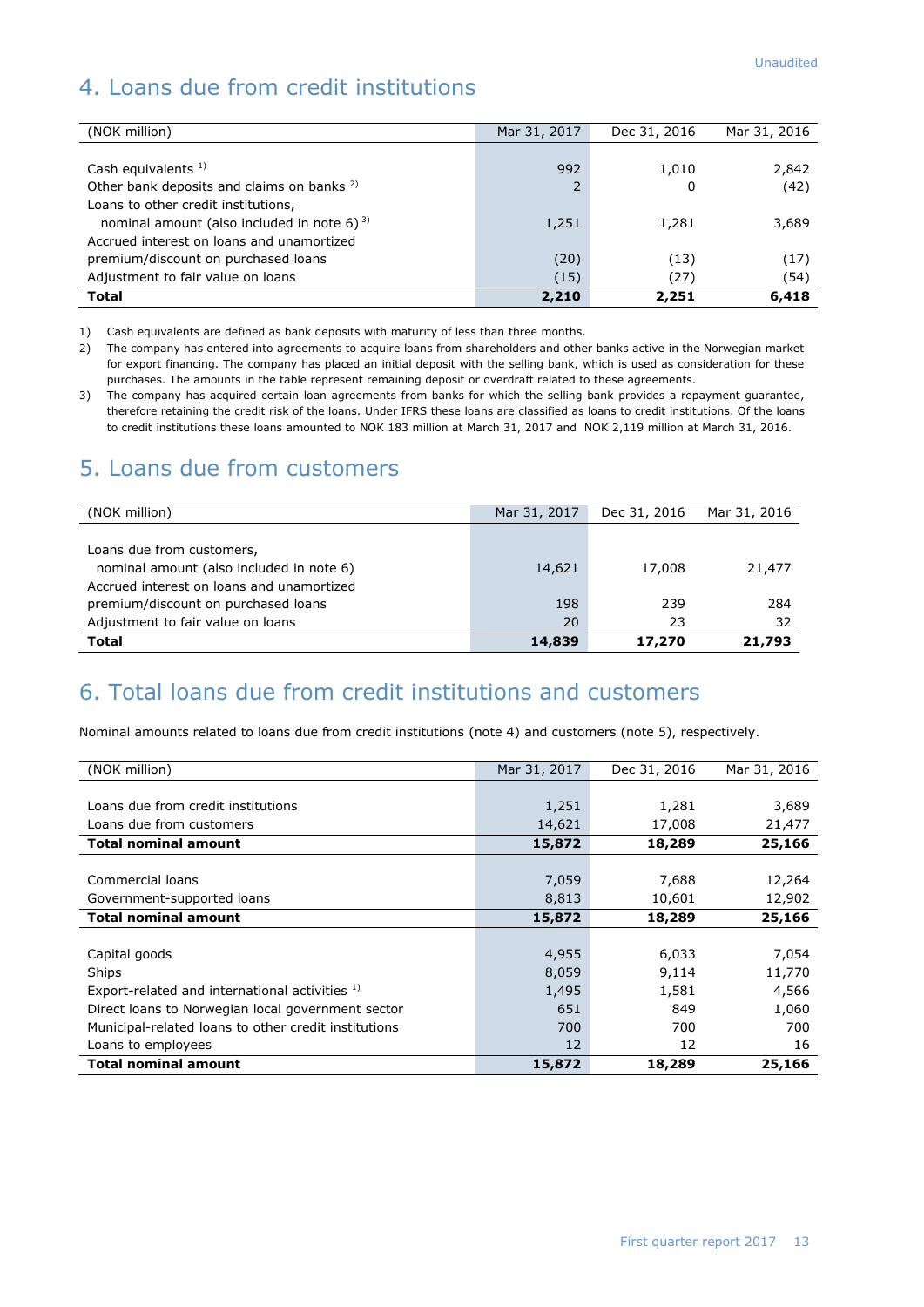1) Export-related and international activities consist of loans to the following categories of borrowers:

| (NOK million)               | Mar 31, 2017 | Dec 31, 2016 | Mar 31, 2016 |
|-----------------------------|--------------|--------------|--------------|
|                             |              |              |              |
| Shipping                    | 1,372        | 1,405        | 2,097        |
| Infrastructure              | 0            | 0            | 774          |
| Banking and finance         | $\mathbf 0$  | 0            | 400          |
| Real estate management      | 67           | 70           | 655          |
| Oil and gas                 | 56           | 106          | 243          |
| Consumer goods              | 0            | 0            | 300          |
| Environment                 | 0            | 0            | 97           |
| <b>Total nominal amount</b> | 1,495        | 1,581        | 4,566        |

## 7. Loans past due or impaired

| (NOK million)                                          | Mar 31, 2017   | Dec 31, 2016 | Mar 31, 2016 |
|--------------------------------------------------------|----------------|--------------|--------------|
|                                                        |                |              |              |
| Interest and principal installment 1-30 days past due  | $\overline{0}$ | $\Omega$     | 4            |
| Not matured principal on loans                         |                |              |              |
| with payments 1-30 days past due                       | 0              | 0            | $\Omega$     |
| Interest and principal installment 31-90 days past due | 2              | $\Omega$     | $\Omega$     |
| Not matured principal on loans                         |                |              |              |
| with payments 31-90 days past due                      | 6              | 0            | 0            |
|                                                        |                |              |              |
| Interest and principal installment                     |                |              |              |
| more than 90 days past due                             | 35             | 30           | 101          |
| Not matured principal on loans                         |                |              |              |
| with payments more than 90 days past due               | 31             | 47           | 296          |
|                                                        |                |              |              |
| <b>Total loans past due</b>                            | 76             | 77           | 401          |
|                                                        |                |              |              |
| Relevant collateral or guarantees received 1)          | 76             | 77           | 401          |
| Fair value adjustment on loans past due                | 0              | $\Omega$     | $\Omega$     |
| Impairments on loans measured at amortized cost        | 0              | 0            | $\mathbf{0}$ |

1) The company considers all loans to be secured in a satisfactory manner. For these transactions, amounting to NOK 76 million, the Norwegian government, through the Guarantee Institute for Export Credit (GIEK), guarantees approximately 90 percent of the amounts in default. The remaining 10 percent are guaranteed by private banks, most of them operating in Norway. Where applicable, claims have already been submitted in accordance with the guarantees.

## 8. Securities and repurchase receivable

| (NOK million)                                          | Dec 31, 2017 | Dec 31, 2016 | Mar 31, 2016 |
|--------------------------------------------------------|--------------|--------------|--------------|
|                                                        |              |              |              |
| Trading portfolio                                      | 9,760        | 7.659        | 23,833       |
| Other securities at fair value through profit and loss | 1,174        | 1.164        | 1,812        |
| <b>Total</b>                                           | 10,934       | 8,823        | 25,645       |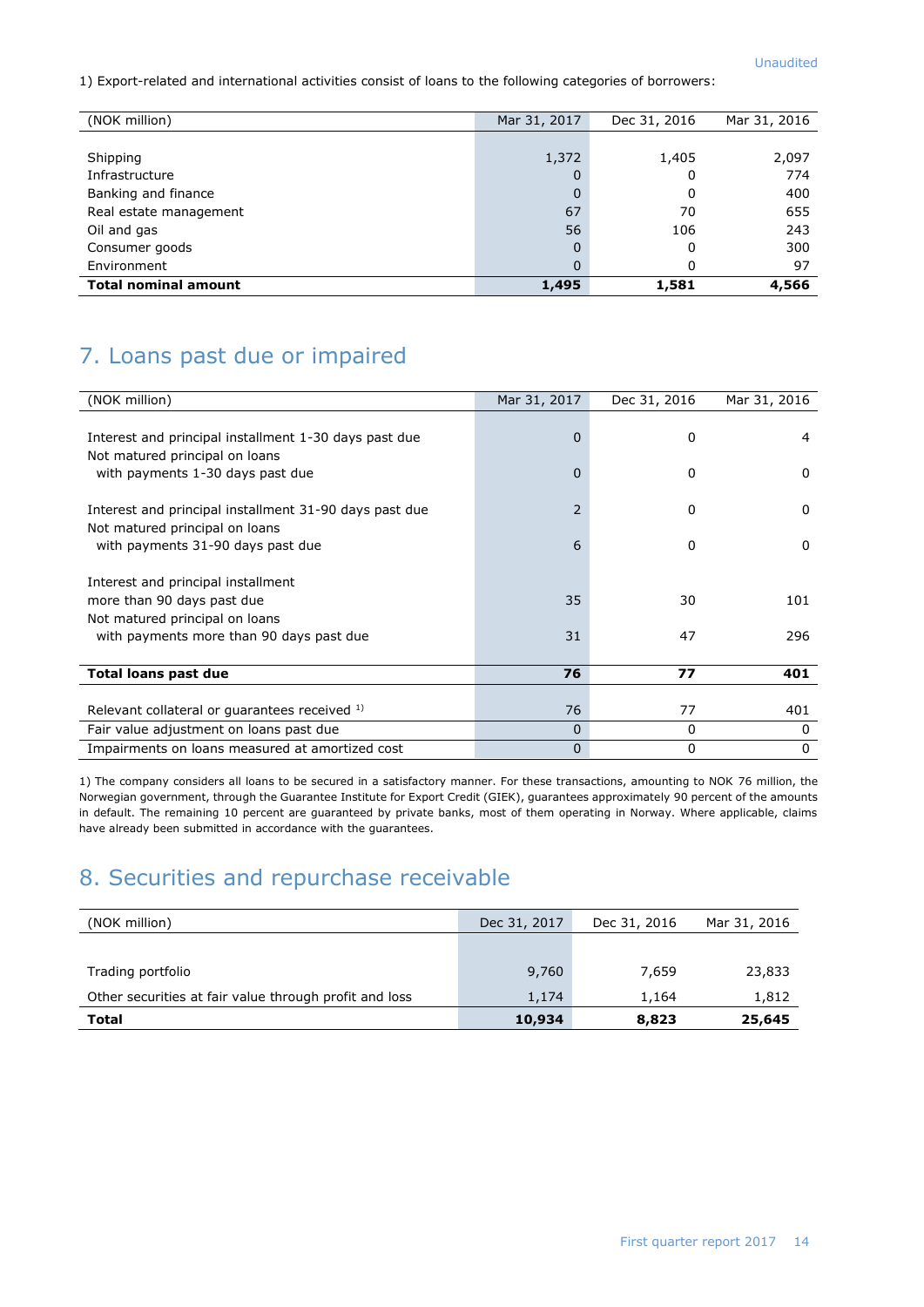## 9. Property, equipment and investment property

In April 2016 Eksportfinans completed the sale of its subsidiary Eiendomsselskapet Dronning Mauds Gate 15 AS, which owns Eksportfinans' sections of the office property in Dronning Mauds' gate 15, Oslo.

| (NOK million)                              | Mar 31, 2017 | Dec 31, 2016 | Mar 31, 2016 |
|--------------------------------------------|--------------|--------------|--------------|
|                                            |              |              |              |
| Buildings and land in own use              | 0            |              | 123          |
| Investment property                        | 0            |              | 76           |
| <b>Total buildings and land</b>            |              |              | 199          |
|                                            |              |              |              |
| Other fixed assets                         |              |              |              |
| Total fixed assets and investment property | 3            |              | 204          |

#### 10. Other assets

| (NOK million)                    | Mar 31, 2017 | Dec 31, 2016 | Mar 31, 2016 |
|----------------------------------|--------------|--------------|--------------|
|                                  |              |              |              |
| Settlement account 108 Agreement | 425          | 397          | 335          |
| Cash collateral provided         | 1,896        | 1,660        | 3,639        |
| Collateral deposit $1$ )         | 643          | 647          | 1,240        |
| Other                            | 11           | 82           | 96           |
| <b>Total other assets</b>        | 2,975        | 2,786        | 5,310        |

1) The collateral deposit relates to a USD 75 million deposit of collateral for the benefit of Citibank N.A. to cover Eksportfinans' day to day settlement activity. This amount can be adjusted up or down depending on settlement activity of Eksportfinans. Citibank is entitled to at any time without prior notice to Eksportfinans to set-off or transfer all or part of the deposit in or towards satisfaction of all or any part of the secured obligations.

#### 11. Bond debt

| (NOK million)                    | Mar 31, 2017 | Dec 31, 2016 | Mar 31, 2016 |
|----------------------------------|--------------|--------------|--------------|
|                                  |              |              |              |
| Bond debt                        | 23,313       | 23,254       | 48,942       |
| Adjustment to fair value on debt | (654)        | (894)        | (1, 178)     |
| Accrued interest                 | 299          | 260          | 667          |
| <b>Total bond debt</b>           | 22,858       | 22,620       | 48,431       |

## 12. Other liabilities

| (NOK million)                  | Mar 31, 2017 | Dec 31, 2016 | Mar 31, 2016 |
|--------------------------------|--------------|--------------|--------------|
|                                |              |              |              |
| Grants to mixed credits        | 20           | 20           | 35           |
| Cash collateral received       | 768          | 684          | 1,960        |
| Other short-term liabilities   | 243          | 231          | 10           |
| <b>Total other liabilities</b> | 1,031        | 935          | 2,005        |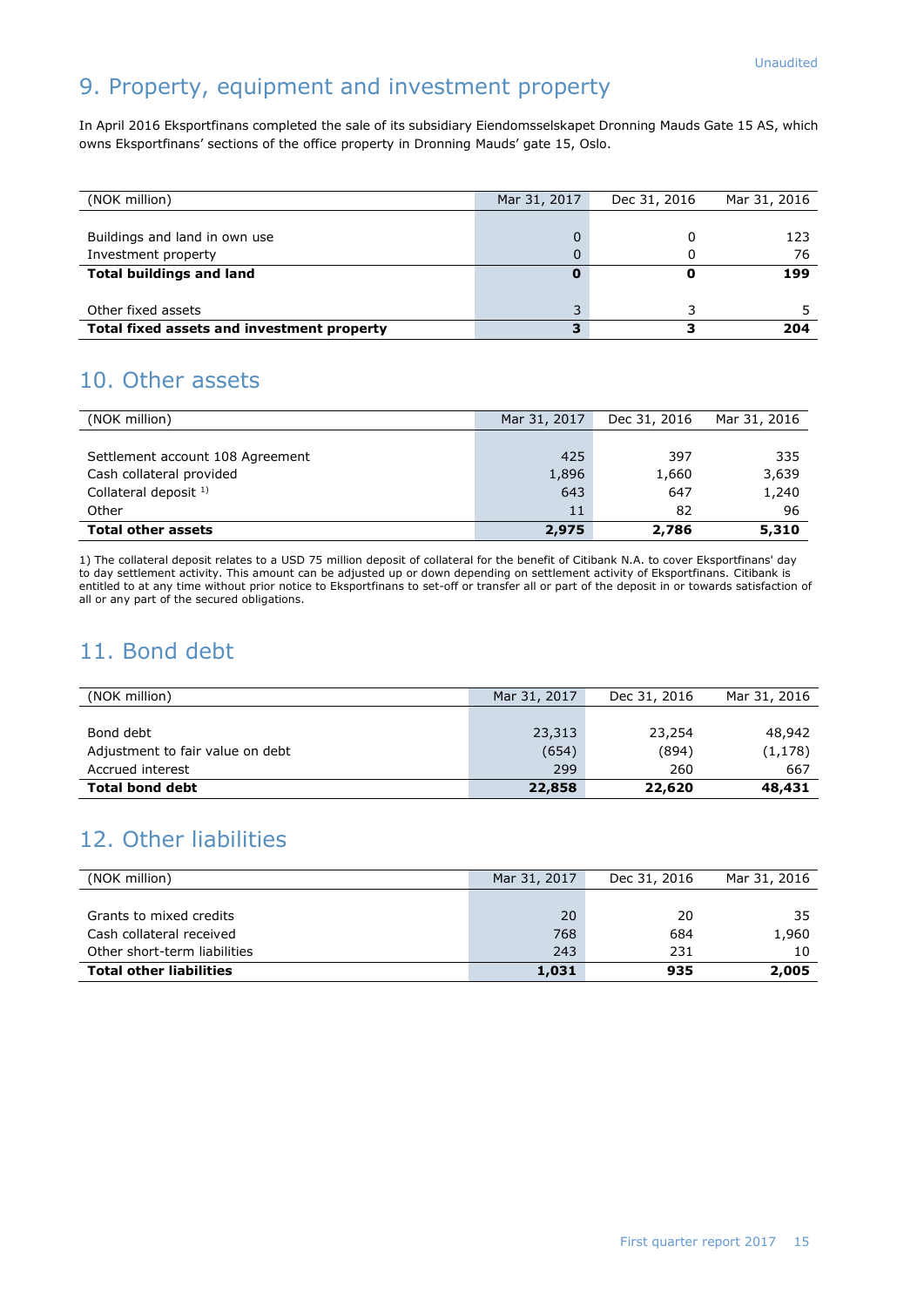## 13. Segment information

The company is divided into two business areas: Lending and Securities. The company also has a treasury department responsible for the day to day risk management and asset and liability management. Income and expenses related to treasury are divided between the two business areas. For income and expenses between the segments, the transactions are at arms length.

#### **Income and expenses divided between segments**

|                                                    | Lending        |      | <b>Securities</b> |              |
|----------------------------------------------------|----------------|------|-------------------|--------------|
|                                                    | First quarter  |      | First quarter     |              |
| (NOK million)                                      | 2017           | 2016 | 2017              | 2016         |
|                                                    |                |      |                   |              |
| Net interest income <sup>1)</sup>                  | 42             | 51   | 20                | 25           |
|                                                    |                |      |                   |              |
| Commissions and                                    |                |      |                   |              |
| income related to banking services <sup>2)</sup>   | $\Omega$       | 0    | 0                 | $\Omega$     |
| Commissions and                                    |                |      |                   |              |
| expenses related to banking services <sup>2)</sup> | 0              | 0    | 0                 | 0            |
| Net gains/(losses)                                 |                |      |                   |              |
| on financial instruments at fair value 3)          | 0              | 12   | (5)               | (9)          |
| Income/expense allocated by volume <sup>4)</sup>   | (1)            | 5    | 0                 | 5            |
| Net other operating income                         | (1)            | 17   | (5)               | (4)          |
|                                                    |                |      |                   |              |
| <b>Total operating income</b>                      | 41             | 68   | 15                | 21           |
| <b>Total operating expenses</b>                    | 16             | 14   | 18                | 20           |
| Pre-tax operating profit/(loss)                    | 25             | 54   | (3)               | $\mathbf{1}$ |
|                                                    |                |      |                   |              |
| Taxes                                              | $\overline{7}$ | 13   | (1)               | 0            |
| Non-IFRS profit for the period                     |                |      |                   |              |
| excluding                                          |                |      |                   |              |
| unrealized gains/(losses) on financial             |                |      |                   |              |
| instruments and excluding realized                 |                |      |                   |              |
| losses/(gains) hedged by the PHA                   | 18             | 41   | (2)               | 1            |

1) Net interest income includes interest income directly attributable to the segments based on Eksportfinans' internal pricing model. The treasury department obtains interest on Eksportfinans' equity and in addition the positive or negative result (margin) based on the difference between the internal interest income from the segments and the actual external funding cost. Net interest income in the treasury department is allocated to the reportable segments based on volume for the margin, and risk weighted volume for the interest on equity.

2) Income/(expense) directly attributable to each segment.

3) For Export lending the figures are related to unrealized gains/(losses) on the Icelandic bank exposure. In this context, the fair value adjustments on the Icelandic bank exposure have been treated as realized, as they are not expected to be reversed towards maturity, as other unrealized gains and losses. For Securities the figures are related to realized gains/(losses) on financial instruments.

4) Income/expense, other than interest, in the treasury department has been allocated to the business areas by volume. These are items included in net other operating income in the income statement.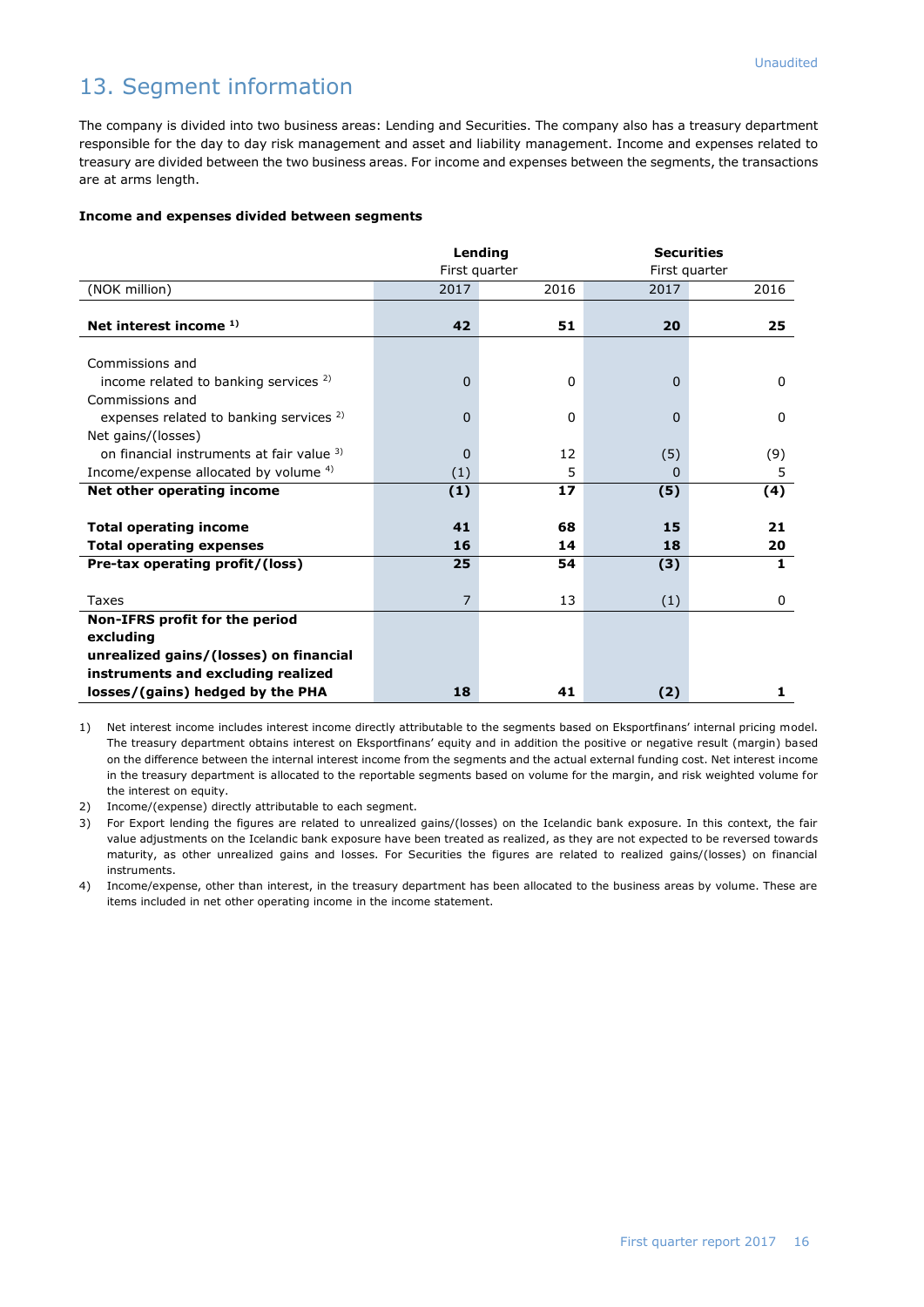#### **Reconciliation of segment profit measure to total comprehensive income:**

|                                                              |       | First quarter |
|--------------------------------------------------------------|-------|---------------|
| (NOK million)                                                | 2017  | 2016          |
|                                                              |       |               |
| Lending                                                      | 18    | 41            |
| Securities                                                   | (2)   |               |
| Non-IFRS profit for the period                               |       |               |
| excluding unrealized gains/(losses) on financial instruments |       |               |
| and excluding realized losses/(gains) hedged by the PHA      | 16    | 42            |
| Net unrealized gains/(losses) $^{1}$ )                       | (224) | (9)           |
| Unrealized losses/(gains) related to                         |       |               |
| the Icelandic bank exposure included above 1)                |       | (71)          |
| Tax effect of the items above                                | 56    | 20            |
| <b>Total comprehensive income</b>                            | (152) | (18)          |

1) Reversal of previously recognized loss (at exchange rates applicable at reporting date).

#### 14. Material transactions with related parties

The company's two largest shareholders, DNB Bank ASA and Nordea Bank AB, are considered to be related parties in accordance with IAS 24 Related Party Disclosures. All transactions with related parties are made on market terms.

| (NOK million)           | Acquired<br>loans $1$ | Deposits<br>2) | Guarantees<br>issued $3)$ | Guarantees<br>received $4$ ) | PHA <sup>5</sup> |
|-------------------------|-----------------------|----------------|---------------------------|------------------------------|------------------|
|                         |                       |                |                           |                              |                  |
| Balance January 1, 2017 | 0                     | 701            | 103                       | 5,333                        | (540)            |
| Change in the period    | 0                     | (638)          | (103)                     | (957)                        | (25)             |
| Balance March 31, 2017  | 0                     | 63             | $\mathbf 0$               | 4,376                        | (565)            |
|                         |                       |                |                           |                              |                  |
| Balance January 1, 2016 | 2,210                 | 971            | 105                       | 8,317                        | (419)            |
| Change in the period    | (255)                 | (423)          | (6)                       | (1, 476)                     | (33)             |
| Balance March 31, 2016  | 1,955                 | 548            | 99                        | 6,841                        | (452)            |

1) The company acquired loans from banks. The loans were part of the company's ordinary lending activity, as they were extended to the export industry. Since the selling banks provided a guarantee for the loans, not substantially all of the risk and rewards were transferred to the company, thus the loans are classified as loans due from credit institutions in the balance sheet.

- 2) Deposits made by the company.
- 3) Guarantees issued by the company to support the Norwegian export industry.
- 4) Guarantees provided to the company from the related parties.
- 5) Effective from March 1, 2008, Eksportfinans entered into a derivative portfolio hedge agreement with the majority of its shareholders. It stated that it would offset losses up to NOK 5 billion in the liquidity portfolio held as of February 29, 2008. The agreement will also offset any gains in the portfolio as of the same date. Payments to or from the company related to the losses or gains, respectively, in the portfolio, will take place on the last day of February each year, with the first payment in 2011. The agreement expires with the maturities of the bonds included in the contract, with the latest maturity on December 31, 2023. The balances show the related parties' share of the fair value of the contract as of the balance sheet date. A negative balance indicates that Eksportfinans owes money to the related parties. As of March 1, 2016 the agreement was renegotiated to reduce the amount for losses covered from NOK 5 billion to NOK 1.5 billion. This was due to the reduction of the underlying portfolio. Eksportfinans would pay a monthly fee of NOK 5 million to the participants in the agreement which was reduced to NOK 1.5 million as of March 1, 2016 due to the reduction of the guarantee amount. For further information see the company's annual report on Form 20-F for the fiscal year ended December 31, 2015, (filed with the Securities and Exchange Commission on April 25, 2016 and published on Eksportfinans' web page, [www.eksportfinans.no\)](http://www.eksportfinans.no/).

In addition to the transactions reflected in the above table, Eksportfinans' three major owner banks have extended a committed liquidity facility of USD 250 million to the company. The facility has a twelve month maturity with the possibility of extension, and was renewed for another year in the second quarter of 2016. When renewed, the amount was reduced from USD 1 billion to USD 250 million. Eksportfinans has not utilized this credit facility.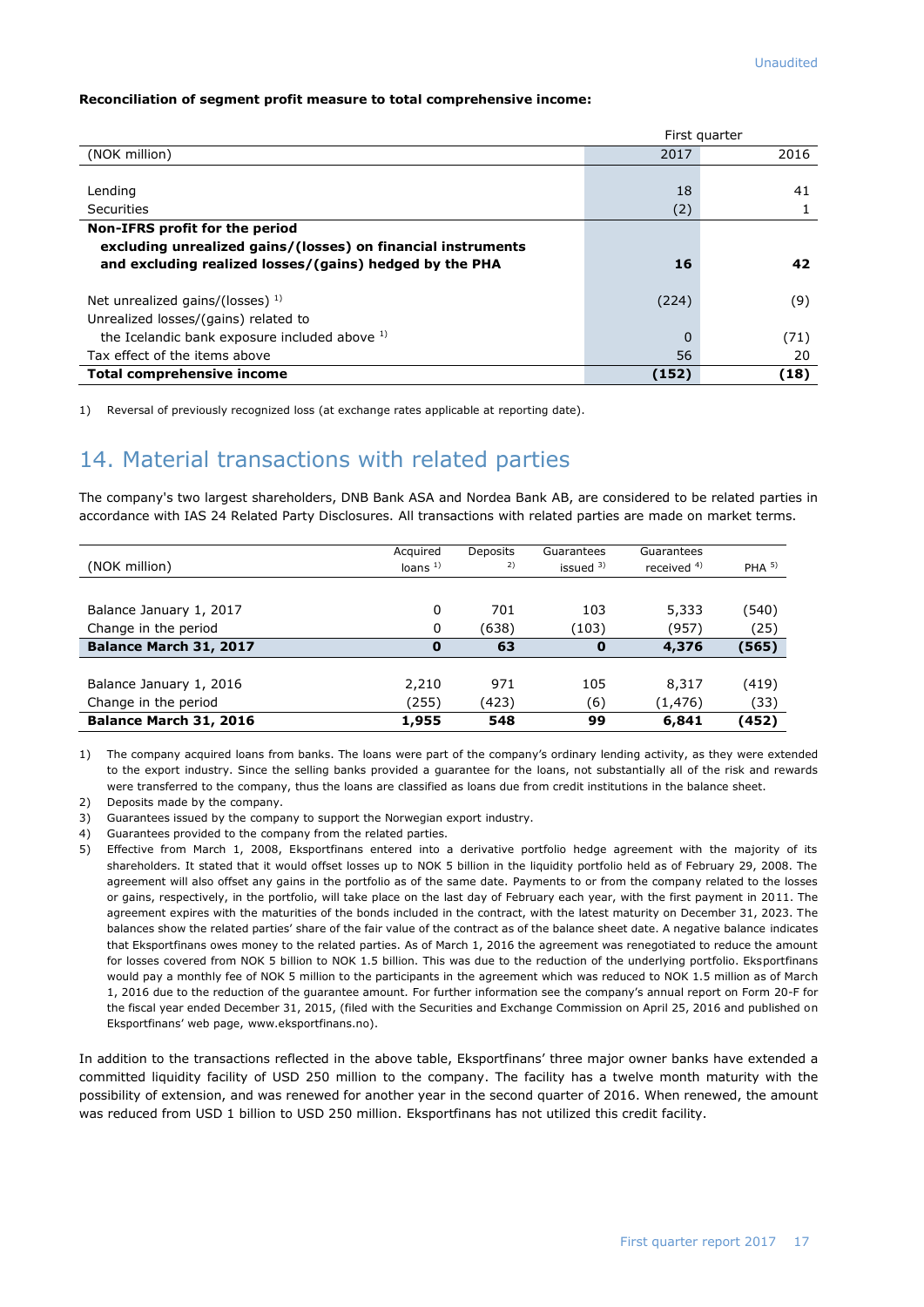#### 15. Market risk - effects from economic hedging

Note 2 specify the net realized and unrealized gains/losses on financial instruments, showing separately the gains/losses related to financial derivatives. When presented to the company's management and Board of Directors, the figures are prepared showing the various financial instruments after netting with related economic hedges, since derivatives are used as economic hedges of the market risk of specific assets and liabilities.

The below table specifies net realized and unrealized gains/(losses) on financial instruments at fair value, netted with related economic hedges.

#### **Net realized and unrealized gains/(losses) on financial instruments at fair value**

| First quarter                                            |                |       |  |  |  |
|----------------------------------------------------------|----------------|-------|--|--|--|
| (NOK million)                                            | 2017           | 2016  |  |  |  |
|                                                          |                |       |  |  |  |
| Securities <sup>1)</sup>                                 | (4)            | (9)   |  |  |  |
| Other financial instruments at fair value 1)             | (3)            | (52)  |  |  |  |
| Net realized gains/(losses)                              | (7)            | (61)  |  |  |  |
|                                                          |                |       |  |  |  |
| Loans and receivables $1$ )                              | 17             | 66    |  |  |  |
| Securities $1$ )                                         | $\overline{2}$ | 109   |  |  |  |
| Bond debt $(1)$ $(2)$ $(3)$                              | (250)          | (186) |  |  |  |
| Other financial instruments at fair value 1)             | 0              | (1)   |  |  |  |
| Net unrealized gains/(losses)                            | (231)          | (12)  |  |  |  |
|                                                          |                |       |  |  |  |
| Financial derivatives related to the 108 Agreement $4$ ) | 7              | 3     |  |  |  |
| Net realized and unrealized gains/(losses)               | (231)          | (70)  |  |  |  |

1) Including financial derivatives with purpose of economic hedging.<br>2) Accumulated net gain on own debt is NOK 560 million as of March

2) Accumulated net gain on own debt is NOK 560 million as of March 31, 2017, compared to NOK 1,442 million as of March 31, 2016. 3) In the first quarter of 2017, Eksportfinans had an unrealized loss of NOK 250 million (loss of NOK 186 million in the same period of 2016) on its own debt, net of derivatives.

4) Derivatives related to components of the 108 Agreement. The 108 Agreement is accounted for at amortized cost, hence these derivatives are not included in the effects related to financial instruments at fair value.

Interest, and the interest effect of economic hedging instruments, is classified as interest income or expense in the statement of comprehensive income. Changes in fair value are recorded in the line item 'Net gains/losses) on financial instruments at fair value'. For the first quarter of 2017 and 2016, the company recorded NOK 247 million and NOK 382 million respectively, of interest income on loans due from credit institutions, loans due from customers and securities and NOK 242 million and NOK 537 million, respectively, of interest expense on commercial paper and bond debt, subordinated debt and capital contribution securities. In the same periods the company recorded positive NOK 3 million, and positive NOK 5 million, respectively, of interest income on economic hedging instruments and negative NOK 54 million and negative NOK 227 million, respectively, of interest expense on economic hedging instruments.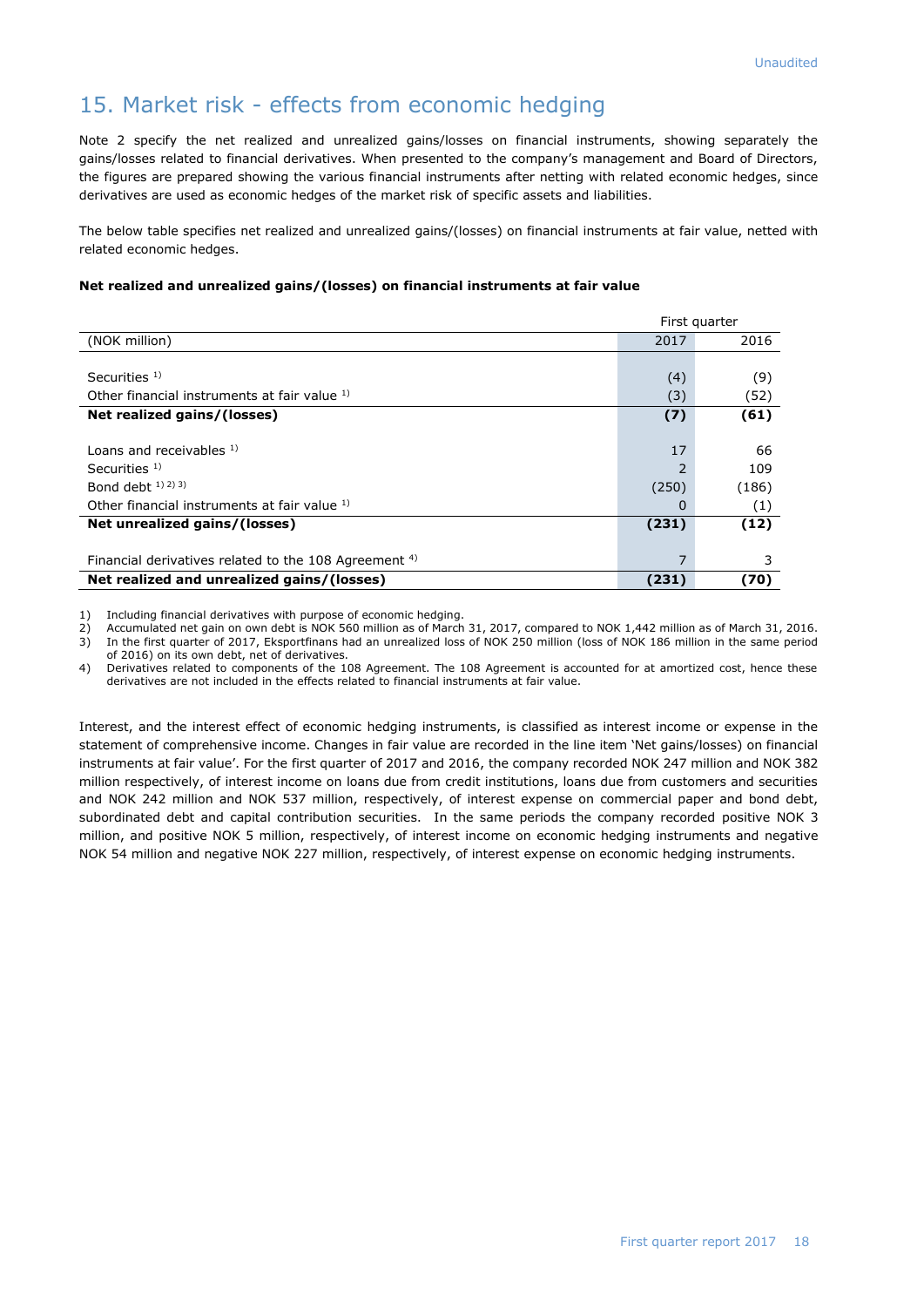## 16. Maturity analysis

#### **Maturity analysis of financial assets and liabilities based on expected maturities at March 31, 2017**

|                                          |          |           |           | From           |           |         |           |
|------------------------------------------|----------|-----------|-----------|----------------|-----------|---------|-----------|
|                                          |          |           |           | 1 year         |           |         |           |
|                                          | Up to    | From      | From      | up to          | From      |         |           |
|                                          | and      | 1 month   | 3 months  | and            | 3 year up |         |           |
|                                          | includin | up to and | up to and | includin       | to and    |         |           |
|                                          | g 1      | including | including | q <sub>3</sub> | including | Over    |           |
| (NOK million)                            | month    | 3 months  | 1 year    | years          | 5 years   | 5 years | Total     |
| <b>Assets</b>                            |          |           |           |                |           |         |           |
| Loans and receivables due from credit    |          |           |           |                |           |         |           |
| institutions                             | 863      | 4         | 25        | 56             | 60        | 53      | 1,060     |
| Loans and receivables due from customers | 365      | 492       | 4,279     | 6,180          | 3,714     | 2,796   | 17,826    |
| <b>Securities</b>                        | 1,165    | 1,387     | 897       | 181            | 660       | 2,999   | 7,289     |
| Derivatives net settled                  | 5        | 213       | 287       | 97             | 97        | 372     | 1,071     |
|                                          |          |           |           |                |           |         | (15, 543) |
| Derivatives gross settled (pay leg)      | (3,047)  | (3, 724)  | (1,277)   | (3, 148)       | (2,409)   | (1,938) |           |
| Derivatives gross settled (receive leg)  | 3,202    | 3,782     | 1,386     | 3,282          | 2,391     | 2,148   | 16,190    |
| Cash collateral                          | 0        | 643       | 0         | 0              | 0         | 0       | 643       |
| <b>Total assets</b>                      | 2,552    | 2,797     | 5,597     | 6,647          | 4,512     | 6,429   | 28,535    |
|                                          |          |           |           |                |           |         |           |
| <b>Liabilities</b>                       |          |           |           |                |           |         |           |
| Plain vanilla bond debt                  | 48       | 8,532     | 1,734     | 2,257          | 2,449     | 0       | 15,022    |
| Structured bond debt                     | 97       | 1,272     | 1,300     | 841            | 881       | 5,301   | 9,693     |
| Derivatives net settled                  | 51       | 36        | 213       | 325            | 325       | 21      | 969       |
| Derivatives gross settled (pay leg)      | 1,417    | 1,366     | 777       | 186            | 152       | 2,754   | 6,652     |
| Derivatives gross settled (receive leg)  | (1,406)  | (1,350)   | (691)     | (151)          | (128)     | (2,761) | (6, 488)  |
| Cash collateral                          | 0        | 768       | 0         | 0              | 0         | 0       | 768       |
| <b>Total liabilities</b>                 | 208      | 10,624    | 3,334     | 3,458          | 3,678     | 5,315   | 26,616    |

#### **Maturity analysis of financial assets and liabilities based on expected maturities at December 31, 2016**

|                                          |          |           |           | From     |           |         |           |
|------------------------------------------|----------|-----------|-----------|----------|-----------|---------|-----------|
|                                          |          |           |           | 1 year   |           |         |           |
|                                          | Up to    | From      | From      | up to    | From      |         |           |
|                                          | and      | 1 month   | 3 months  | and      | 3 year up |         |           |
|                                          | includin | up to and | up to and | includin | to and    |         |           |
|                                          | g 1      | including | including | g 3      | including | Over    |           |
| (NOK million)                            | month    | 3 months  | 1 year    | years    | 5 years   | 5 years | Total     |
| <b>Assets</b>                            |          |           |           |          |           |         |           |
| Loans and receivables due from credit    |          |           |           |          |           |         |           |
| institutions                             | 258      | 5         | 24        | 61       | 50        | 68      | 466       |
| Loans and receivables due from customers | 799      | 933       | 3,916     | 7,385    | 4,401     | 3,221   | 20,655    |
| <b>Securities</b>                        | 2        | 1,182     | 2,712     | 221      | 661       | 3,062   | 7,839     |
| Derivatives net settled                  | 0        | 6         | 482       | 92       | 92        | 357     | 1,028     |
|                                          |          |           |           |          |           |         | (15, 150) |
| Derivatives gross settled (pay leg)      | (1, 975) | (3,048)   | (1,874)   | (4,035)  | (2, 397)  | (1,820) |           |
| Derivatives gross settled (receive leg)  | 2,089    | 3,189     | 2,001     | 4,204    | 2,341     | 2,081   | 15,904    |
| Cash collateral                          | $\Omega$ | 1,660     | $\Omega$  | 0        | 0         | 0       | 1,660     |
| <b>Total assets</b>                      | 1,173    | 3,927     | 7,261     | 7,927    | 5,147     | 6,968   | 32,403    |
| <b>Liabilities</b>                       |          |           |           |          |           |         |           |
| Plain vanilla bond debt                  | 0        | 71        | 9,202     | 3,447    | 2,429     | 0       | 15,150    |
| Structured bond debt                     | 11       | 1,163     | 1,350     | 903      | 1,054     | 5,254   | 9,736     |
| Derivatives net settled                  | 58       | 61        | 238       | 401      | 401       | 34      | 1,192     |
| Derivatives gross settled (pay leg)      | 451      | 1,737     | 1,380     | 499      | 375       | 2,865   | 7,306     |
| Derivatives gross settled (receive leg)  | (447)    | (1,713)   | (1,288)   | (445)    | (331)     | (2,771) | (6,995)   |
| Cash collateral                          | 0        | 684       | 0         | 0        | 0         | 0       | 684       |
| Subordinated loans                       | 0        | 0         | $\Omega$  | $\Omega$ | $\Omega$  | 0       | $\Omega$  |
| <b>Total liabilities</b>                 | 73       | 2,003     | 10,882    | 4,805    | 3,928     | 5,383   | 27,074    |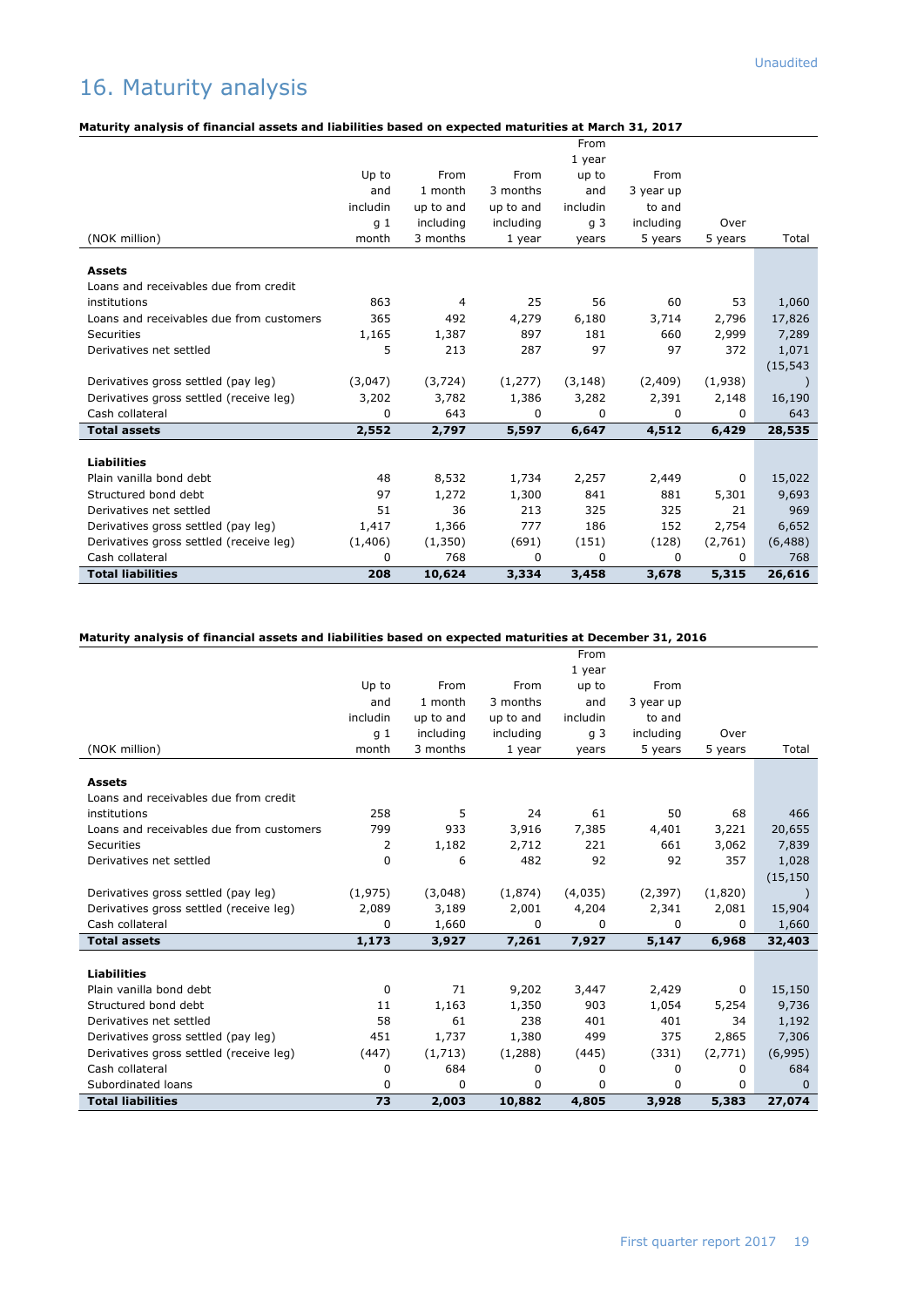#### **Maturity analysis of financial assets and liabilities based on expected maturities at March 31, 2016**

|                                          |                |           |           | From           |           |          |              |
|------------------------------------------|----------------|-----------|-----------|----------------|-----------|----------|--------------|
|                                          |                |           |           | 1 year         |           |          |              |
|                                          | Up to          | From      | From      | up to          | From      |          |              |
|                                          | and            | 1 month   | 3 months  | and            | 3 year up |          |              |
|                                          | includin       | up to and | up to and | includin       | to and    |          |              |
|                                          | q <sub>1</sub> | including | including | q <sub>3</sub> | including | Over     |              |
| (NOK million)                            | month          | 3 months  | 1 year    | years          | 5 years   | 5 years  | Total        |
| <b>Assets</b>                            |                |           |           |                |           |          |              |
| Loans and receivables due from credit    |                |           |           |                |           |          |              |
| institutions                             | 1,981          | 2,140     | 25        | 61             | 55        | 87       | 4,350        |
| Loans and receivables due from customers | 637            | 664       | 5,759     | 9,042          | 6,423     | 3,773    | 26,298       |
| <b>Securities</b>                        | 1,425          | 6,904     | 1,603     | 1,323          | 776       | 3,627    | 15,658       |
| Derivatives net settled                  | 9              | 531       | 595       | 208            | 208       | 407      | 1,959        |
|                                          |                |           |           |                |           |          | (14, 843)    |
| Derivatives gross settled (pay leg)      | (3,219)        | (405)     | (2,737)   | (3,802)        | (2, 425)  | (2, 255) |              |
| Derivatives gross settled (receive leg)  | 3,409          | 426       | 3,196     | 4,185          | 2,520     | 2,451    | 16,187       |
| Cash collateral                          | 0              | 2,400     | 0         | 0              | 0         | $\Omega$ | 2,400        |
| <b>Total assets</b>                      | 4,242          | 12,660    | 8,441     | 11,018         | 7,557     | 8,091    | 52,009       |
|                                          |                |           |           |                |           |          |              |
| <b>Liabilities</b>                       |                |           |           |                |           |          |              |
| Plain vanilla bond debt                  | 1,381          | 19,182    | 6,079     | 11,756         | 2,817     | 0        | 41,216       |
| Structured bond debt                     | 37             | 1,122     | 687       | 2,425          | 707       | 5,575    | 10,553       |
| Derivatives net settled                  | 55             | 72        | 340       | 627            | 627       | 91       | 1,811        |
| Derivatives gross settled (pay leg)      | 3,615          | 16,607    | 12,363    | 1,330          | 56        | 2,594    | 36,565       |
|                                          |                |           |           |                |           |          | (34, 284)    |
| Derivatives gross settled (receive leg)  | (3, 446)       | (15,920)  | (11,005)  | (1, 186)       | (57)      | (2,669)  |              |
| Cash collateral                          | 0              | 1,959     | 0         | 0              | 0         | 0        | 1,959        |
| Subordinated loans                       | $\Omega$       | $\Omega$  | 0         | 0              | $\Omega$  | 0        | $\mathbf{0}$ |
| <b>Total liabilities</b>                 | 1,642          | 23,022    | 8,464     | 14,952         | 4,150     | 5,591    | 57,820       |

The figures in the above table include principal and interest payable (receivable) at nominal value. For the figures in the above table, call and trigger dates as estimated in models are applied in the classification of the maturities. For some issues with call and trigger optionalities, the expected maturity is estimated using a sophisticated valuation system which is further described in our annual financial statements. The actual maturities might differ from these estimations.

#### 17. Fair value of financial instruments

The methodology used for calculating fair values of financial instruments is consistent with the methodology defined in our audited annual report for the fiscal year ending 2016.

#### **17.1 Sensitivity analysis**

Loans due from credit institutions or customers:

The following table shows the unrealized loss of each category of loans by increasing the credit spread by 1 basis point as well as the percentage of total lending portfolio.

|                              | March 31, 2017           |            | March 31, 2016     |            |  |
|------------------------------|--------------------------|------------|--------------------|------------|--|
| (NOK million and percentage) | Sensitivity (1 bp)       | Percentage | Sensitivity (1 bp) | Percentage |  |
|                              |                          |            |                    |            |  |
| Direct loans                 | (0.6)                    | 10.4 %     | (0.6)              | 8.5%       |  |
| Loans to municipalities      | (0.5)                    | $9.3\%$    | (0.3)              | 8.9%       |  |
| Collaboration loans          | $\overline{\phantom{0}}$ | ۰          | (0.1)              | 15.7 %     |  |
| Guaranteed loans             | (1.4)                    | 80.3 %     | (2.2)              | 66.9 %     |  |
| <b>Total loans</b>           |                          | 100.0%     |                    | 100.0%     |  |

The spreads applied for fair value measurement of the combined total lending portfolio are in the range from 0 basis points to 105 basis points as of March 31, 2017 (from -4 basis points to 150 basis points as of March 31, 2016). For the combined total lending portfolio over the past two years credit spreads have changed 4 basis points per month in 95 percent of the time, representing NOK 9 million. As of March 31, 2016 a 95 percent confidence interval was 4 basis points representing NOK 12 million.

Securities: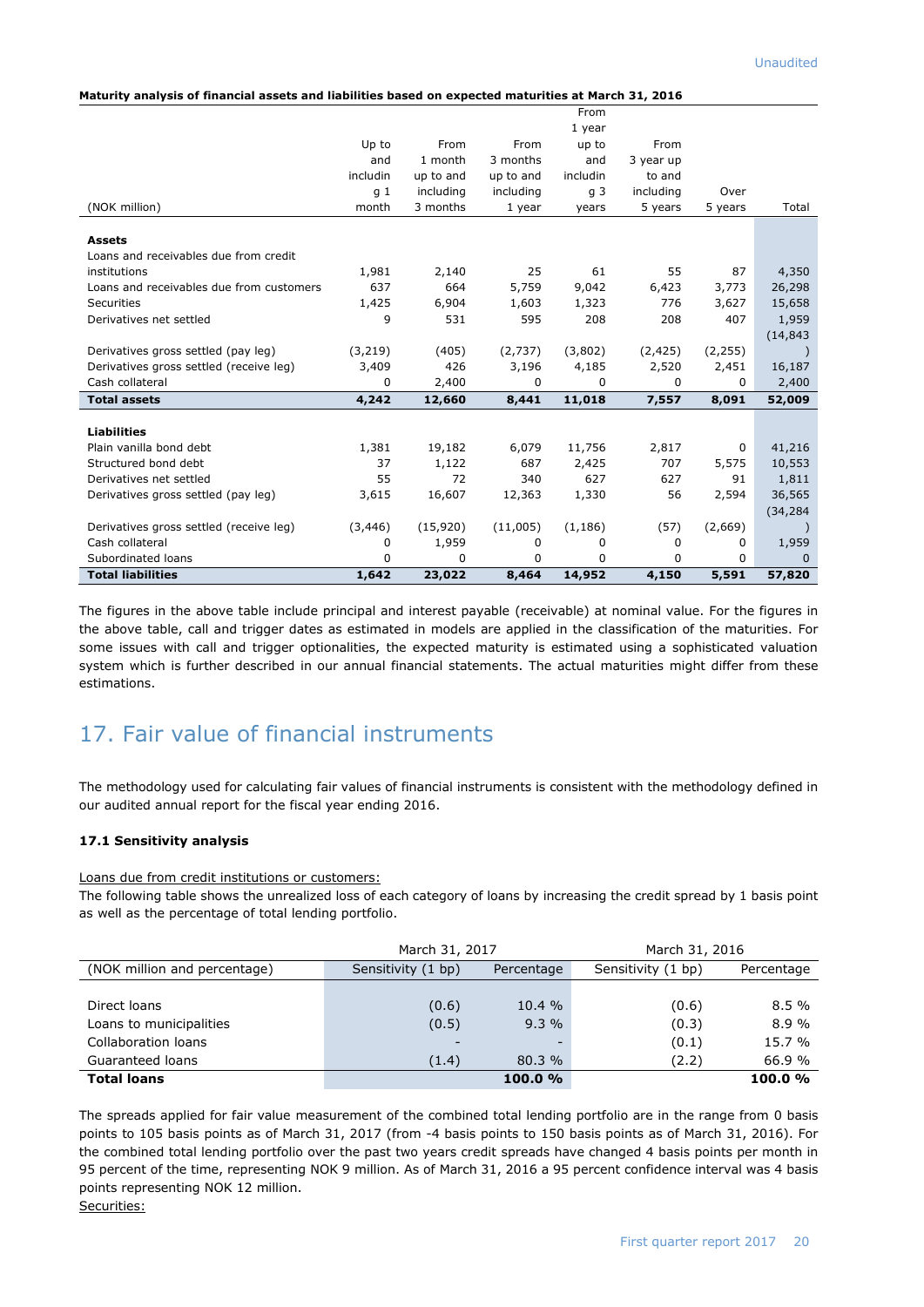Eksportfinans retrieved prices and credit spread quotes from four different market makers and pricing vendors as of March 31, 2017. Among the four different quote providers, the major price provider (Bloomberg) covered 61 percent (63 percent as of March 31, 2016). Eksportfinans also holds two securities originally in the PHA portfolio issued by the defaulted Washington Mutual (now non-existent). These securities were priced using recovery rates retrieved from Bloomberg.

#### Bond debt:

The following table shows the unrealized gain of each category of bond debt by increasing the credit spread by 1 basis point:

|                        | March 31, 2017     | March 31, 2016     |
|------------------------|--------------------|--------------------|
| (NOK million)          | Sensitivity (1 bp) | Sensitivity (1 bp) |
|                        |                    |                    |
| Unstructured bond debt | 1.8                | 3.7                |
| Structured bond debt   | 5.4                | 6.3                |

The spreads applied for fair value measurement of bond debt are in the range from 45 basis points to 100 basis points as of March 31, 2017 (from 100 basis points to 175 basis points as of March 31, 2016).

#### **17.2 Financial assets measured at fair value through profit or loss**

|                          |             | March 31, 2017 |             |        | March 31, 2016 |         |          |        |
|--------------------------|-------------|----------------|-------------|--------|----------------|---------|----------|--------|
| (NOK million)            | Level 1     | Level 2        | Level 3     | Total  | Level 1        | Level 2 | Level 3  | Total  |
|                          |             |                |             |        |                |         |          |        |
| Loans due from credit    | 134         | 1,707          | 331         | 2,172  | 167            | 5,346   | 360      | 5,873  |
| institutions             |             |                |             |        |                |         |          |        |
| Loans due from customers | $\mathbf 0$ | 33             | 5,841       | 5,874  | 0              | 456     | 8,227    | 8,683  |
|                          | $\mathbf 0$ | 10,934         | $\mathbf 0$ |        | 0              | 25,645  | 0        | 25,645 |
| Securities               |             |                |             | 10,934 |                |         |          |        |
| Financial derivatives    | $\Omega$    | 949            | 838         | 1,787  | 0              | 2,321   | 1,036    | 3,357  |
| Other assets             | $\mathbf 0$ | 1,896          | $\mathbf 0$ | 1,896  | 0              | 3,639   | $\Omega$ | 3,639  |
|                          | 134         |                | 7,010       |        | 167            | 37,407  | 9,623    | 47,197 |
| <b>Total fair value</b>  |             | 15,519         |             | 22,663 |                |         |          |        |

#### **17.3 Financial liabilities measured at fair value through profit or loss**

|                         | March 31, 2017 |         |          |        | March 31, 2016 |         |         |        |
|-------------------------|----------------|---------|----------|--------|----------------|---------|---------|--------|
| (NOK million)           | Level 1        | Level 2 | Level 3  | Total  | Level 1        | Level 2 | Level 3 | Total  |
|                         |                |         |          |        |                |         |         |        |
| Unstructured bond debt  | 0              | 0       | 4,815    | 4,815  | 0              | 0       | 25,503  | 25,503 |
| Structured bond debt    | 0              | 0       | 8,516    | 8,516  | 0              | 0       | 8,904   | 8,904  |
| Financial derivatives   | 0              | 1,475   | 629      | 2,104  | 0              | 3,985   | 755     | 4,740  |
| Other liabilities       | 0              | 768     | $\Omega$ | 768    | 0              | 1,965   | 0       | 1,965  |
| <b>Total fair value</b> | 0              | 2,243   | 13,960   | 16,203 | 0              | 5,950   | 35,162  | 41,112 |

#### **Movement of level 3 financial assets**

|                                                                                                                                  |                                                             | From January 1, 2017 to March 31, 2017         |                          | From January 1, 2016 to March 31, 2016 |                                                             |                                                |                          |        |
|----------------------------------------------------------------------------------------------------------------------------------|-------------------------------------------------------------|------------------------------------------------|--------------------------|----------------------------------------|-------------------------------------------------------------|------------------------------------------------|--------------------------|--------|
| (NOK million)                                                                                                                    | Loans and<br>receivables due<br>from credit<br>institutions | Loans and<br>receivables due<br>from customers | Financial<br>derivatives | Total                                  | Loans and<br>receivables due<br>from credit<br>institutions | Loans and<br>receivables due<br>from customers | Financial<br>derivatives | Total  |
| <b>Opening balance</b>                                                                                                           | 353                                                         | 6,259                                          | 769                      | 7,381                                  | 408                                                         | 9,602                                          | 928                      | 10,937 |
| Total gains or losses <sup>!)</sup>                                                                                              | (3)                                                         | (30)                                           | 73                       | 40                                     | (24)                                                        | (432)                                          | 119                      | (338)  |
| <b>Settlements</b>                                                                                                               | (19)                                                        | (388)                                          | (4)                      | (411)                                  | (24)                                                        | (942)                                          | (11)                     | (977)  |
| <b>Closing balance</b>                                                                                                           | 331                                                         | 5,841                                          | 838                      | 7,010                                  | 360                                                         | 8,227                                          | 1,036                    | 9,623  |
| Total gains or losses <sup>!)</sup><br>for the period in profit or<br>loss for assets held at the<br>end of the reporting period | (3)                                                         | (30)                                           | 79                       | 46                                     | (24)                                                        | (432)                                          | 156                      | (300)  |

\*) Presented under the line item 'Net gains/(losses) on financial instruments at fair value' in the statement of comprehensive income.